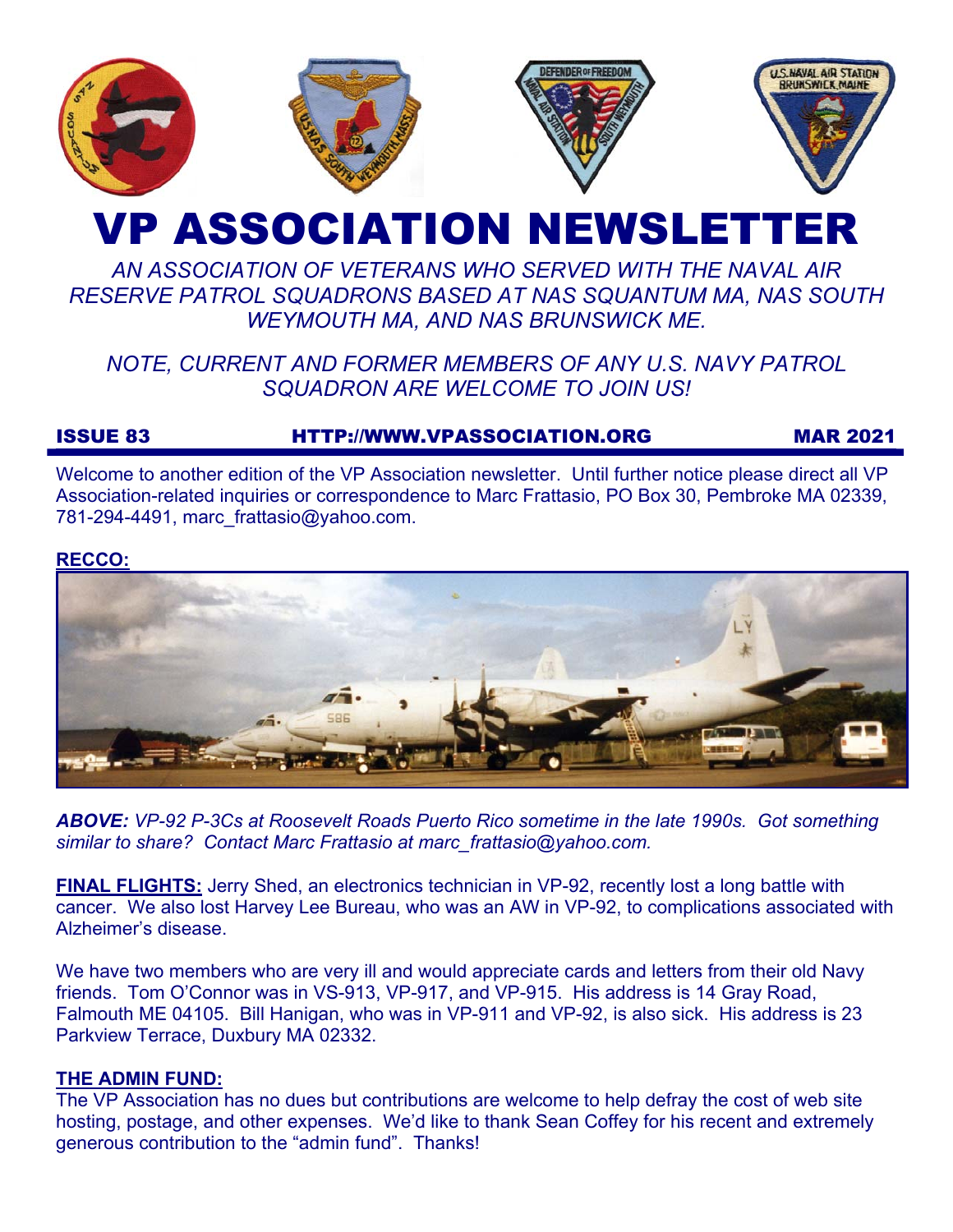# **SPEAKING OF THE COST OF PRINTING AND MAILING NEWSLETTERS…**

If you have an e-mail address and get your newsletter in the mail please contact George Driscoll at gnddriscoll@gmail.com ASAP so we can send it to you via e-mail. Remember, we do not charge dues and operate on a shoestring thanks to volunteer labor, memorabilia sales, and donations. If you have an e-mail address and get a paper newsletter it would be better for us to send it via e-mail.

# **LOST CONTACT:**

Be sure to inform George Driscoll at gnddriscoll@gmail.com about home or e-mail address changes.

# **A NOTE AND PHOTO FROM PAUL LAPINSKI:**



I don't know if you received the news that Harvey Lee Bureau passed away on September 28, 2020. He had been suffering the effects of Alzheimer's Disease for several years.

Upon reviewing your book "THE MINUTEMEN OF VP-92" I gather that you knew Harvey quite well. I met him and most of the folks from Maine when I affiliated with VP-915 in January 1963. We formed a bond because of the fact the we all stayed in the barracks on drill weekends due to our long commutes. I flew with Harvey Bureau and Lee Cabana during the SP-2H days. After Harvey and other members of the Maine group left VP-92 in the late 1970s, my wife Barbara and I would return to Brunswick ME many times to enjoy the company of the Bureau's, the Cabana's and the Beebe's. A lot of sea stories became embellished over the years. The last time we visited was June 2019. Lee was still able to carry on a limited conversation. It was a great relationship with lasting memories.

In the photo presented above Varian Beebe, retired AM-1, VP-92. is on the left. Harvey Lee Bureau AW-2 in VP-92 and later retired BU-1 is on the right.

*Newsletter editor's note: Harvey Lee Bureau designed VP-92's original squadron insignia, which featured a guillotine surmounting the Atlantic Ocean with a submarine periscope below.*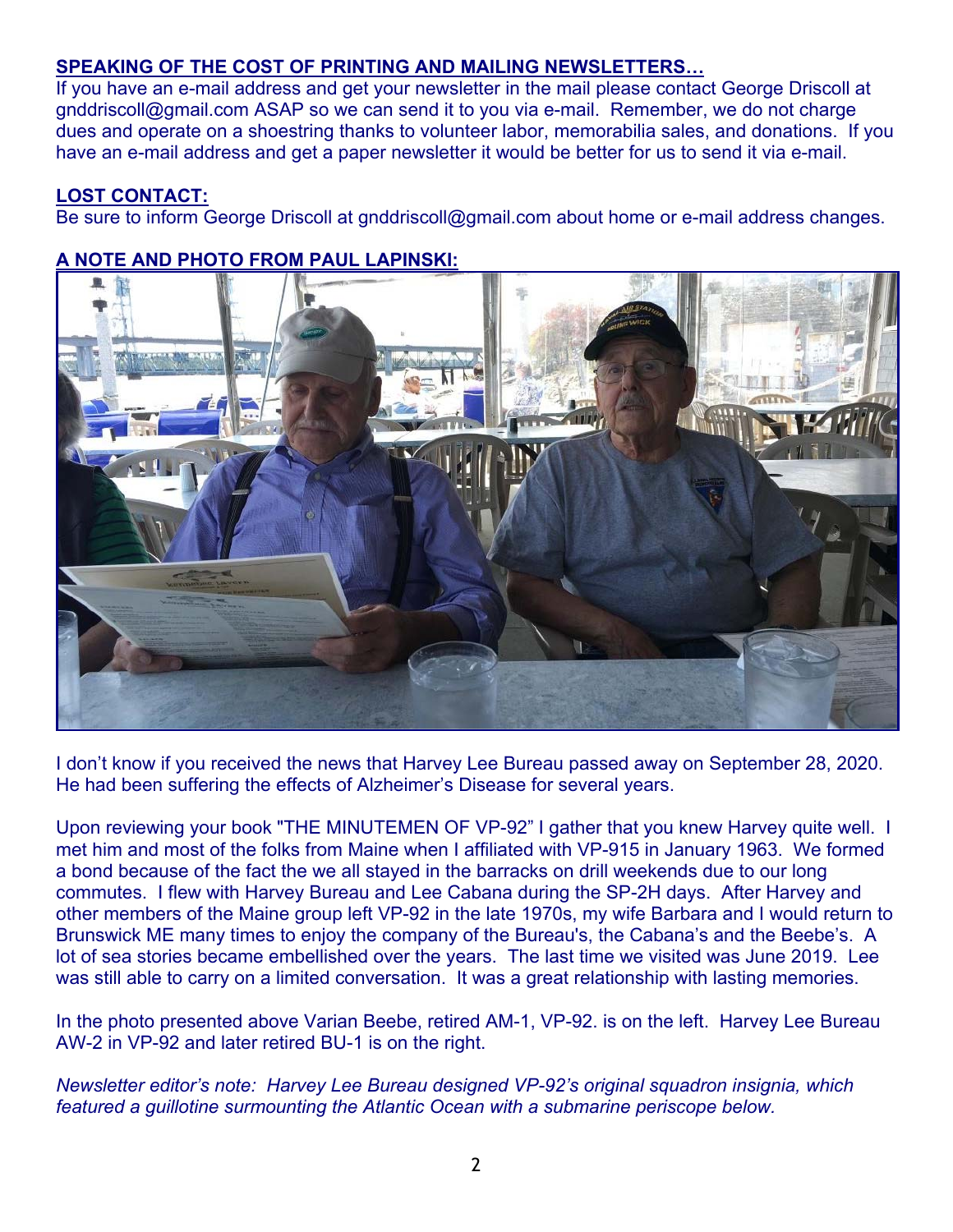# **A NOTE AND PHOTO FROM DEB CRUTCHFIELD:**

About a year ago, I nominated my husband Travis to receive a Quilt of Valor (presented to veterans). This was all kept secret from Travis and it was presented to him in our Sunday School class today (December  $6<sup>th</sup>$ ). However, I was also surprised to receive one myself. Both of us were in tears. What a special honor to receive these beautiful quilts. It was so special to receive these while we were at church. We will treasure them always. We are both so very honored to have been able to serve our country.

*Newsletter editor's note, Travis Crutchfield and Debbie Crutchfield were both CPOs in VP-92. Travis was an AWC and Deb was a YNC.*



# **BALL CAPS:**



Mike Kidder found somebody who sells ball caps that can be embroidered with a P-3 Orion and aircrew positions like "Sensor Operator" or "Flight Engineer", maintenance departments such as "Airframes" or "Power Plants", or anything you can think of. For more information or to order contact Diane Uerkvitz at duerkvitz@fayausa.com.

A friendly reminder that our own Larry Daly from VP-92 is also in the custom embroidery business. He can make ball caps, polo shirts, and pretty much anything with the VP-92 squadron insignia, P-2s, P-3s, etc., and customize them with your name, rank or rate, wings, or you-name-it. Contact Larry for details at easternemb@msn.com

#### **LOCAL NAVAL AVIATION MUSEUM EFFORTS:**

As you may know, there are organizations working to establish naval aviation museums on old NAS South Weymouth and old NAS Brunswick. Both bases are presently being redeveloped and its important their they naval history and heritage are not forgotten. NAS South Weymouth is nearly gone, with most of the airfield and military structures torn down or torn up. Although the airfield still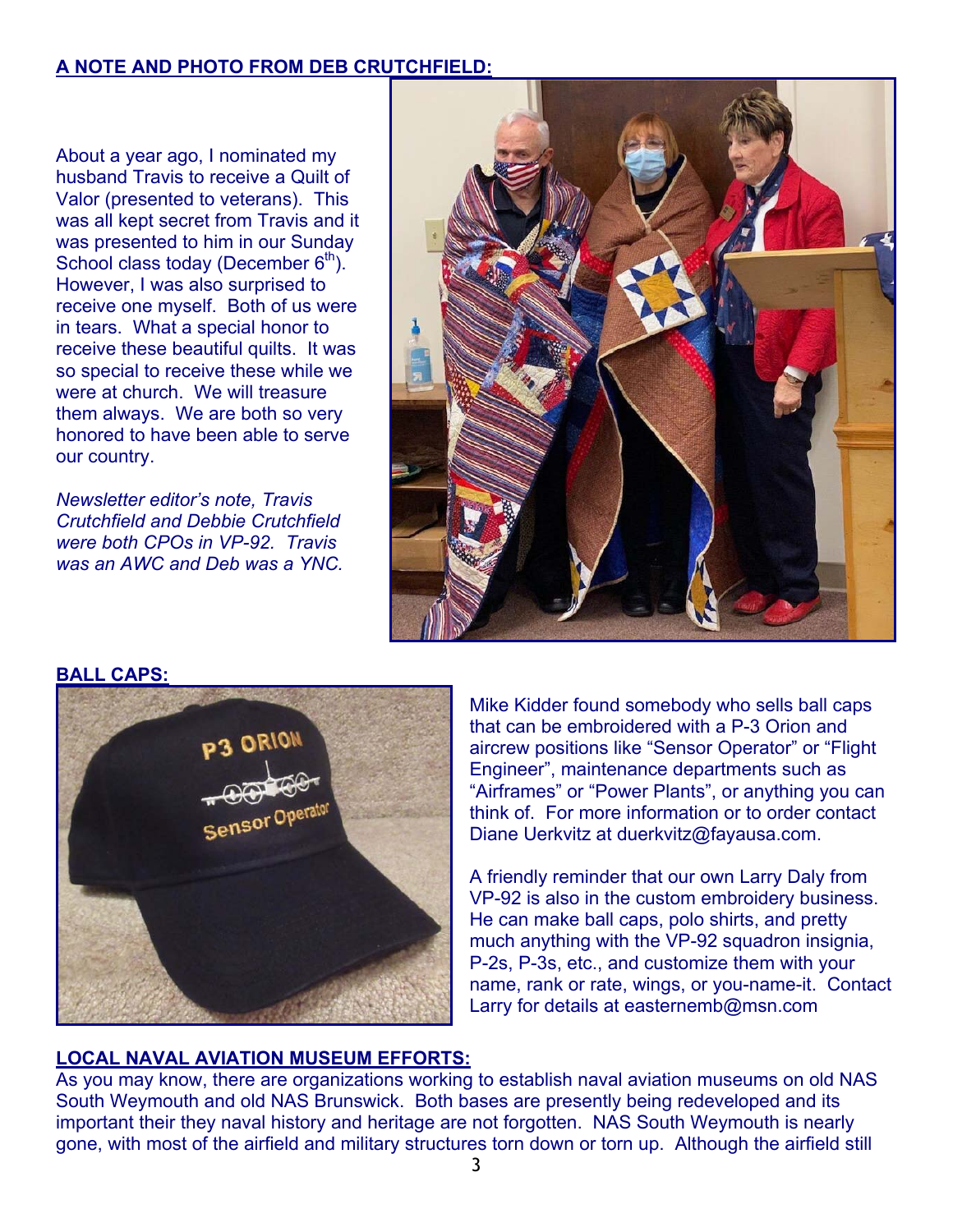exists and is in daily use for civilian purposes, many of the military structures at NAS Brunswick have been torn down and more will no doubt go in at some point in the near future. If you were assigned to these bases, please consider becoming a member of one or both organizations. They need help, both financially and in terms of active members willing to donate time. The NAS South Weymouth museum group is the Boston area chapter of the Association of Naval Aviation, which is called the ANA Patriot Squadron. The NAS Brunswick group is called the Brunswick Naval Museum. Go to www.anapatriotsquadron.org and www.bnasmuseum.org for more details about these organizations.

#### **BRUNSWICK NAVAL MUSEUM MEMORIAL BRICK PROJECT:**

The Brunswick Naval Museum on old NAS Brunswick, ME is selling memorial bricks as a fund-raiser. The bricks, which cost \$150 each, can be used to memorialize your service on that base. The bricks will be placed in a "Wall of Honor" that will be erected on the old base. To order a brick, or for more information about the bricks or the museum, go to www.bnamuseum.org.

#### **NAS BRUNSWICK REUNION:**

If the "Wuhan Flu" has abated by that time, the Brunswick Naval Museum intends to hold an NAS Brunswick reunion on the old base over the weekend of September  $17<sup>th</sup>$ ,  $19<sup>th</sup>$ , and  $20<sup>th</sup>$ . If this goes through, they intend to reserve tables at reunion events for veterans who were in the VP squadrons assigned to NAS Brunswick so that these squadrons can hold their own reunions in conjunction with the larger base reunion. For example, if enough people from VP-92 or the VP-MAU indicate that they will attend, the organizers of the NAS Brunswick reunion will ensure that there are tables placarded "VP-92" and "VP-MAU" so that everybody who was in those commands can sit together. The reunion will have a variety of events scheduled for each day. Friday's events will feature an afternoon/evening cocktail reception with a-la-carte dining provided by food trucks, Saturday's events will feature a Maine seafood banquet catered by Cook's, and Sunday's events will feature a golf competition. There will be a guest speaker at the banquet on Saturday, the museum will be open all weekend, and there is a good chance that the Navy will send a P-3 and P-8, which will be opened for visitors. The VP Association may not have a reunion this year and we encourage everybody who can make it to come to the NAS Brunswick event. More details will be reported in future newsletters as the date of this event approaches.

#### **NEW SONAR SEES UNDERWATER FROM THE AIR (Forbes 2/4):**

Researchers at Stanford University have developed a new type of sonar to overcome the previously insurmountable problem of seeing underwater from the air. Sound does not travel easily between air and water: there is a 65-decibel loss, which means roughly a million-fold decrease in intensity, making it makes it virtually impossible to pick up sound reflections from the air. The new technology can map the seabed and potentially detect mines, subs and other underwater targets from aircraft.

Currently, the only ways of using sonar from aircraft are sonar buoys (sonobuoys) dropped into the water, or dipping sonar lowered to the sea surface from a hovering helicopter. The helicopter cannot move while using dipping sonar, so it has to check one spot, raise the sonar, fly somewhere else, lower the sonar again, and so on. By contrast, the new Photoacoustic Airborne Sonar System or PASS, developed at Stanford with funding from the U.S. Navy, will work from a moving aircraft. "Our vision of the proposed technology is to capture images continuously as the airborne vehicle flies over the water," Stanford researcher Aidan Fitzpatrick told Forbes. "Similar to how synthetic aperture radar systems or in-water synthetic aperture sonar systems work today."

PASS combines two advanced technologies to achieve this feat: laser-generated sound, and novel sound sensors. A short laser pulse heats the water surface, causing it to expand rapidly and producing a sound wave. The sound radiates out and reflects back from the seabed or submerged objects, like a conventional sonar source. This eliminates the loss of intensity going from air to water.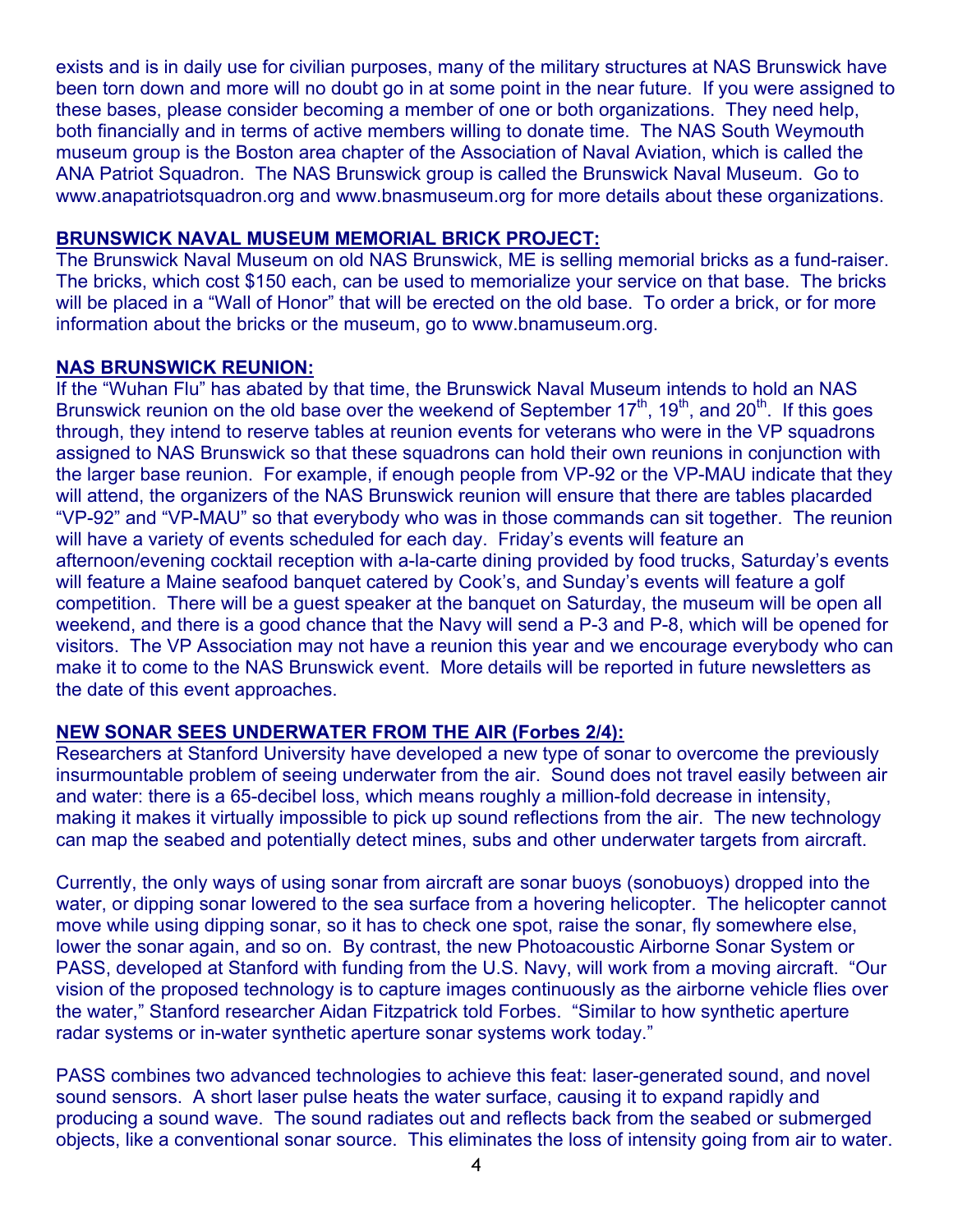PASS needs extremely sensitive sound detection – it still has to cope with the loss of sound in the return from water to air. Most current sound sensors are piezoelectric, based on ceramics which generate an electrical potential when sound hits them. PASS uses different sensors known as capacitive micromachined ultrasonic transducers (CMUTs). These are tiny micro-machined capacitors consisting of two thin parallel plates close to each other. Any disturbance of the plates, such as vibration of a sound wave, changes the electrical properties of the capacitor which can be easily detected.

Fitzpatrick says their CMUTs are vastly more efficient for this role than piezoelectric transducers. "Since CMUTs are mechanical devices that convert sound waves to electrical signals through vibration of a very thin plate as the sound waves impinge on the plate, they have a very high coupling coefficient – meaning that they are capable of converting a large majority of the incident sound energy to electrical energy," says Fitzpatrick.

CMUTs are, as it happens, a Stanford invention, developed by professor Butrus Khuri-Yakub in the mid-1990s. They have matured rapidly and are increasingly used by companies like Hitachi and Phillips for medical ultrasound. One advantage of the technology is low cost; mass production means that large and highly sensitive arrays of CMUTs are possible, the equivalent of the AESA arrays in modern aircraft radar.

The team did look at alternative approaches of sound sensing from the air, including laser vibrometry using a laser to detect sound vibrations at the water surface. This turned out to be less effective, and in particular suffered from the difficulty of picking out the signal from the background noise. Because the CMUTs are tuned to resonate at the exact frequency of the laser pulse sound pulse, they receive the signal clearly and efficiently blank out extraneous noise.

The prototype PASS is optimized for high-resolution seabed mapping, creating a detailed three-dimensional map. Currently such surveys need to be carried out by ships or unmanned submarines, a slow and laborious process. Surveying from the air could cover much larger areas more rapidly. The first demonstration of PASS was carried out on a modest scale, with a target in a fishtank-sized container being scanned by a sonar just a few centimeters about the water surface. But the developers see no particular issues with scaling it up at least to the size of a drone flying some tens of meters above the water and viewing objects at depths of hundreds of meters. The PASS sonar could be a low-cost device weighing just a few kilos, making it possible to equip a fleet of sea-skimming drones.

Fitzpatrick notes that if the only requirement for the current system was for detection (rather than imaging), which is what dipping sonar provides, they could use lower acoustic frequencies and operate from much higher altitudes. The researchers are now working on tests in larger settings, with the aim of being able to demonstrate PASS in an open-water environment. The research is sponsored by the U.S. Office of Naval Research but corporate partnership will be needed to turn the laboratory prototype into a finished product. Given the potential of PASS to transform anti-submarine warfare, that might happen fairly quickly.

#### *Forbes article by David Hambling*

#### **BURKE: KEFLAVIK IMPORTANT TO NORTH ATLANTIC OPERATIONS (Seapower 2/2):**

The U.S. Navy's top admiral in Europe highlighted the importance of using the airfield in Keflavik, Iceland, in the current era of great power competition, as a base for maritime patrol and anti-submarine warfare (ASW) aircraft. "We need to operate there," said Adm. Robert Burke, commander, U.S. Naval Forces Europe/Africa, speaking Feb. 2 at a webinar sponsored by the U.S.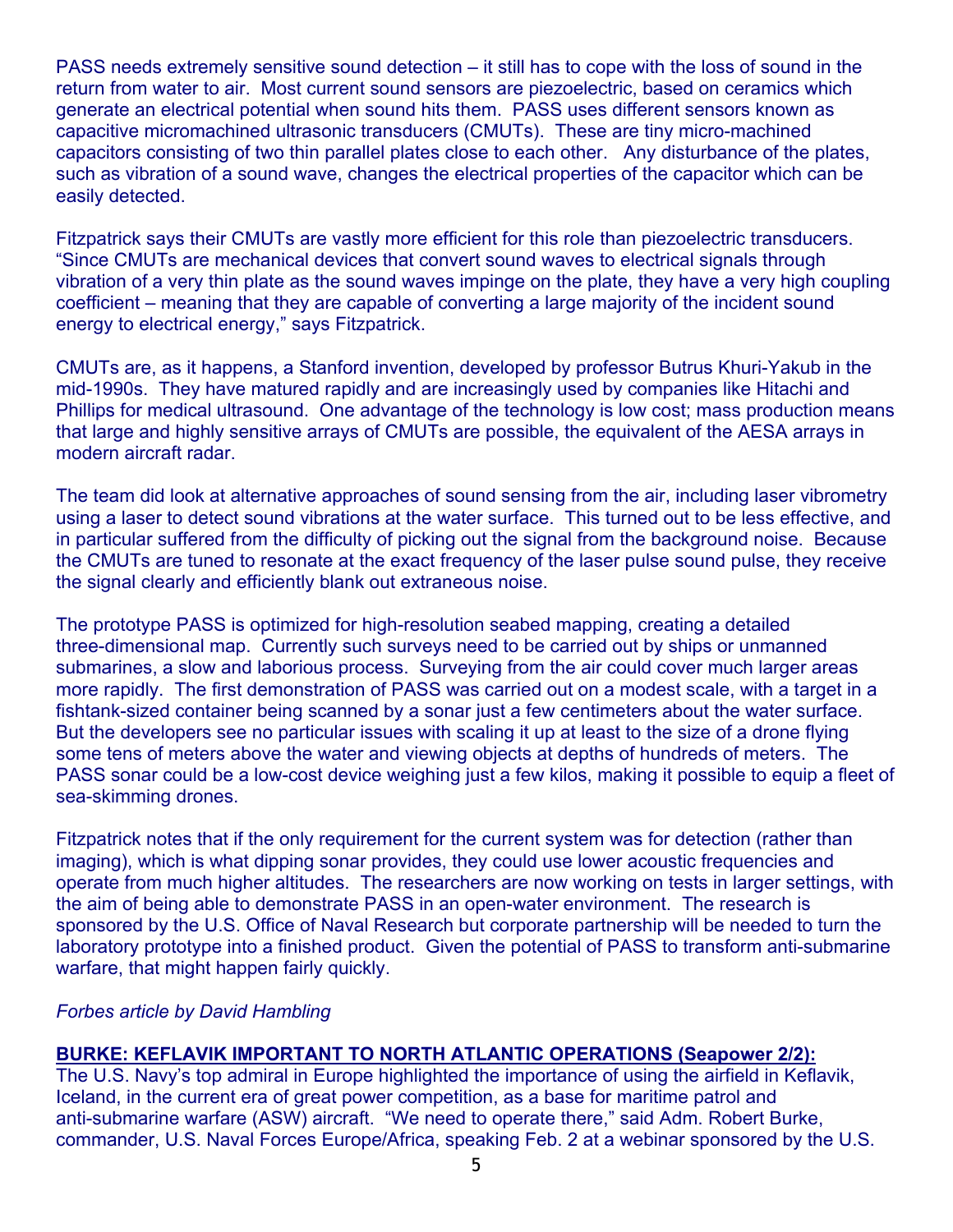Naval Institute and the Center for Strategic and International Studies, funded by Huntington Ingalls Industries. "There were 12 P-8s on the ground when I was there at the end of October. They were very busy. I can tell you it wasn't an exercise and it's not hard to imagine why."

Burke referred to 2019 when "there were open-source reports of 10 Russian submarines operating in the Arctic and the North Atlantic. From there, they head into the Atlantic and they go there to exercise their ability to hold Europe and the continental United States at risk with land-attack cruise missiles." The admiral pointed out that "[s]ome of those missiles, in the near future, will be capable of hypersonic speeds. That's a real threat and that's something we have to be ready to address."

The international airport in Keflavik was the site of a U.S. naval air station during the Cold War, with an ASW operations center. A squadron of P-3 Orion maritime patrol aircraft was deployed there on a rotational basis. A detachment of U.S. Air Force F-15 Eagle fighters also was present to intercept Soviet bombers that ventured over the Atlantic. Iceland has no armed forces other than a coast guard, but Keflavik represents an important contribution to the U.S. and NATO's capabilities with Keflavik's airfield. With mobile operations command centers, the Navy rapidly can deploy one to Keflavik to stand up an ASW command, control, and analysis capability for maritime patrol aircraft.

Two other North Atlantic nations are acquiring P-8As. The U.K. Royal Air Force already is operating its new P-8s, having reconstituted a maritime patrol capability after the 2011 retirement of its Nimrod aircraft. The first P-8A for the Royal Norwegian Air Force is now under construction to replace its P-3s. Other NATO nations including Germany, Spain, Portugal and Greece operate P-3s, and France and Italy operate Atlantique aircraft. Burke praised the P-8 for its "incredible legs, incredible capabilities." While the Russian submarine force is much smaller than its peak during the Soviet era, it has continued to push development of modern submarines, now in their sixth generation.

#### *Seapower article by Richard Burgess*

#### **IRAN'S BEST SUBS HAVE BEEN OUT OF THE WATER FOR A MONTH (USNI News 1/31):**

While the Iranian naval forces have been clashing with U.S. forces in the Middles East in the last several weeks, its most capable submarines have been out of action. Information shared by The Intel Lab show all three of Tehran's Kilo-class submarines have been out of the water for at least a month.

The 3,000-ton Kilos are the Iranian Navy's largest and most potent submarines. They are based at Bandar Abbas near the Strait of Hormuz at the entrance to the Persian Gulf. The Russian-built boats are armed with up to 18 torpedoes and can remain submerged for several days at a time. They are, logically, central to the Iranian Navy's ability to defend the country.

Having all three out of the water at once is unusual and may indicate a serviceability issue. Navies try to rotate maintenance periods to keep as many submarines in the water as possible. For a navy with three subs, like Iran's Kilos, this should mean that at least one is in the water at any point in time.

The addition of Iran's 600-ton indigenous Fateh-class submarines could be viewed by Tehran as enough capability to allow all three of the Kilos to be out of the water at once. First-in-class Fateh has been tied up to the submarine pier in Bandar Abbas throughout. But Fateh is much smaller and less capable than the Kilos.

Iran also has a sizable fleet of midget submarines. These are the locally designed Nahang-class boats and around 14 (estimates vary) of the North Korean derived Ghadir-class. They can be armed with heavyweight torpedoes and the small Jask-2 anti-ship missile. But they are not comparable in either role or capability to the much larger Kilos.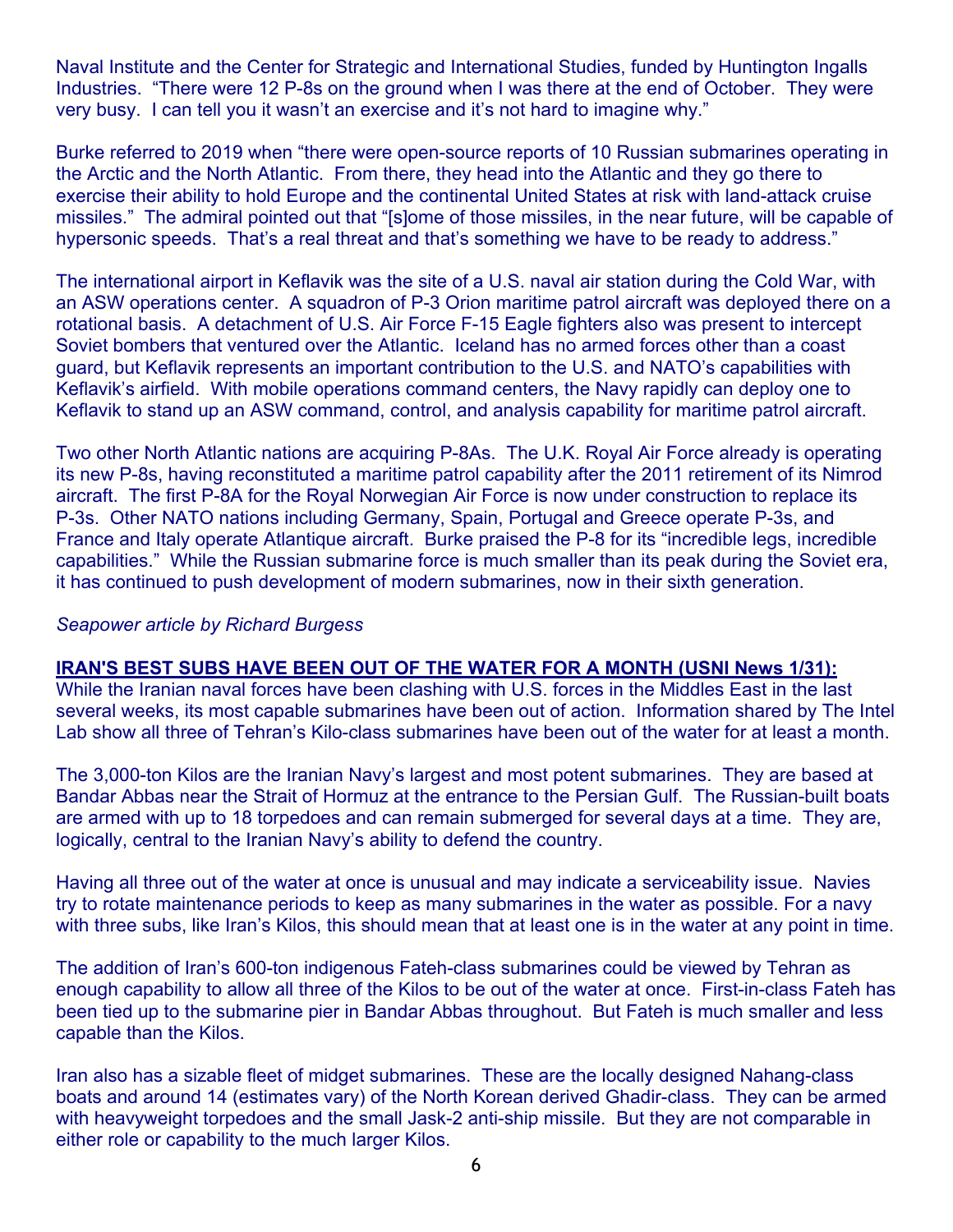The Kilos have been overhauled in local facilities rather than being sent back to more experienced Russian yards. These periods have been longer than expected and may could indicate supply or skills shortages. One of the boats has been in a dry dock in Bandar Abbas since 2019, according to satellite photos. Another has been at the Shahid Darvish yard west of the city for months. And in mid-December the third was also put in a dry dock in Bandar Abbas. As of Jan. 31, the situation remain unchanged.

The extended repair of Iran's Kilos has not been confirmed. But it certainly raises questions. Iran is now building indigenous submarines and has even claimed to be working on a nuclear powered boat. But even if the new subs are more capable than the small Fateh class, local production will take years to fill the shoes of the Kilos. Until then analysts will be watching Iran's maintenance cycles carefully.

News of the sidelined Kilos come as tensions between Iran and the U.S at sea remain high. Iran shared footage which appeared to show an Iranian Navy helicopter observing guided-missile submarine USS Georgia (SSBN-729). Two days later Iran fired a volley of ballistic missiles which reportedly landed within 100 miles of USS Nimitz (CVN-68). Possibly the American naval forces were observing Iran's first indigenous patrol submarine, the Fateh. This small submarine was reported to be conducting its first torpedo tests.

#### *USNI News article by H.I. Sutton*

#### **CHINESE SAILORS SUFFERING PSYCHOLOGICAL DISORDERS (Business Insider 1/29):**

Chinese submariners patrolling the contested South China Sea are suffering from "serious" psychological disorders, according to a recently published study first reported by Stars and Stripes. "One group of military personnel at high risk of mental health problems is the submarine force, especially in the South China Sea," five Chinese researchers affiliated with the Institute of Military Health Management at Naval Medical University in Shanghai wrote in an article published earlier this month in Military Medicine.

108 out of 511 surveys of Chinese submariners in the South China Sea showed signs of psychological disorders ranging from depression and anxiety to hostility, the study found. The results were compared to mental health norms among male service members across the Chinese armed forces and were found to be "significantly higher."

"This study demonstrates for the first time that soldiers and officers in the submarine force in the South China Sea are facing mental health risks and suffering from serious psychological problems," the researchers concluded. China claims the vast majority of the disputed South China Sea, and it has increased its naval patrols of the waterway over the years to reinforce its sovereignty claims.

"Studies have demonstrated that military maneuvers can produce psychological and physiological stress," the Chinese researchers explained, adding that life aboard a submarine can also lead to mental health issues. They wrote that submariners, who tend to have higher rates of neuropsychiatric illness, "are confined to tiny living spaces and exposed to manufactured air and artificial light," and "the submarine environment entails prolonged isolation, which can involve 60 to 90 days of submerged cruising." The study also found that sailors aboard nuclear submarines tended to be at a higher risk for psychological disorders.

Long overlooked in militaries around the world, mental health is an important part of determining the overall readiness of a force. For China, psychological evaluations were not included as part of the military recruitment process until 2006, and mental health services for Chinese troops are still works in progress.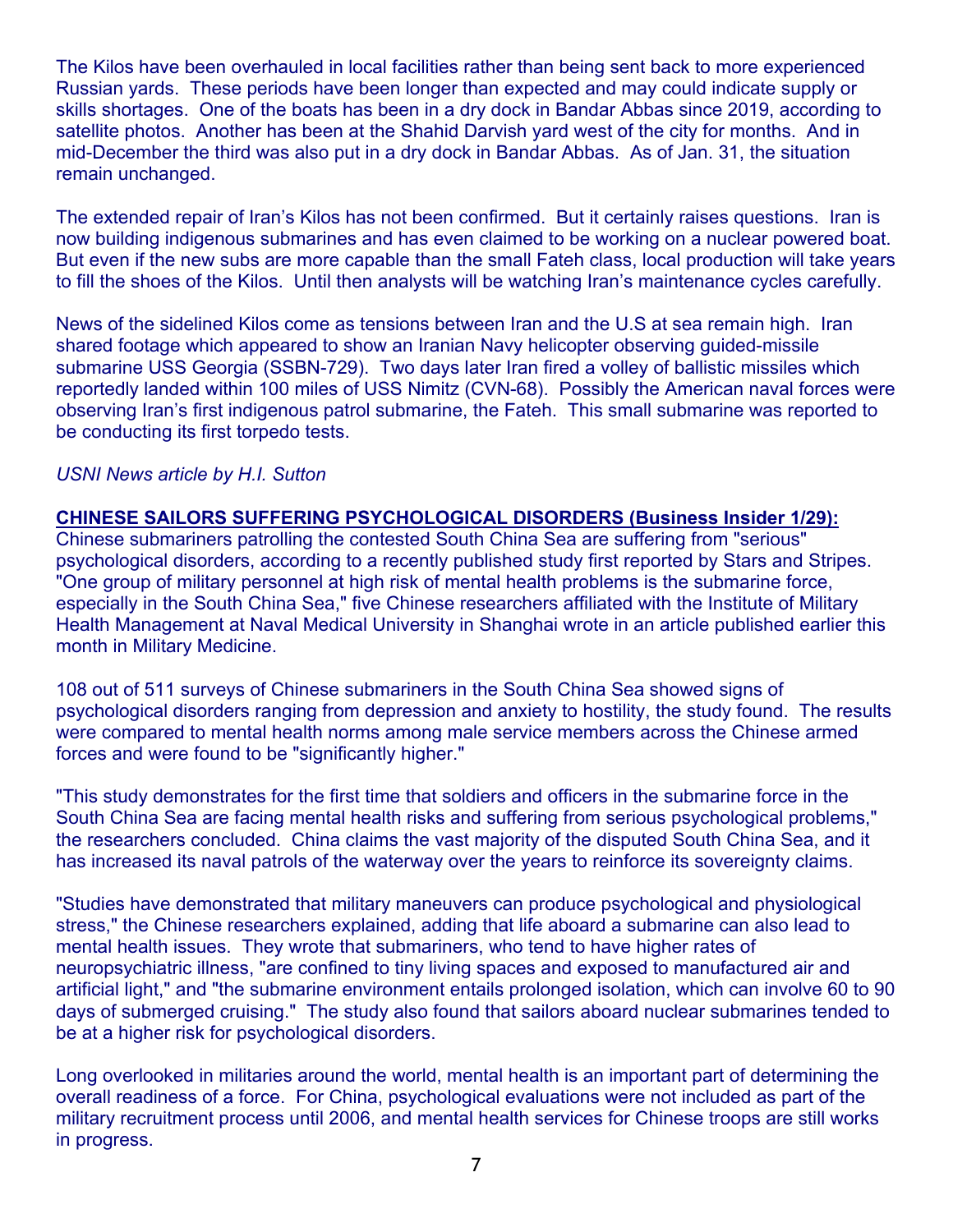Recognizing that life aboard naval vessels can be challenging for sailors, the US Navy began embedding psychologists aboard aircraft carriers in the 1990s, and it saw a dramatic decrease in emergency evacuations and administrative separations for misbehavior. This important program, known as the embedded Mental Health Program (eMHP), was later extended to additional surface vessels and appeared to be similarly effective.

An eMHP for the Navy's submarine force was piloted in 2013 in Norfolk, Virginia and showed positive results, reducing annual unplanned losses from 22 to 2 by 2016, when the program was expanded to provide greater mental health support to the larger submarine force. The Navy also set up eMHP services for Marines and the special operations forces as well.

The Chinese People's Liberation Army Navy, according to the latest Department of Defense assessment of the Chinese military, is the largest naval force in the world, but its capabilities still trail behind those of the US Navy. The overall quality of the Chinese navy is improving though as China builds new classes of ships and submarines and pushes forward with efforts to build a world-class fighting force by the middle of this century.

#### *Business Insider article by Ryan Pickrell*

#### **SEA DRAGON EXERCISE TESTS ASW SKILLS FOR MPA AIRCRAFT CREWS (Seapower 1/28):**

Maritime Patrol aircraft and crews from five partner nations gathered at Andersen Air Force Base in Guam to participate in Sea Dragon 2021 Anti-Submarine Warfare (ASW) exercise. The exercise wrapped up Jan  $27<sup>th</sup>$ .

The Sea Dragon series of exercises are led by commander, Patrol & Reconnaissance Force, 7th Fleet (CTF-72), based out of Misawa, Japan. They are intended to demonstrate advanced ASW tactics, while at the same time continuing to build on multinational participation with U.S. allies and partners, as well as commitment to the security of the Pacific region.

This year, P-8A Poseidon Maritime patrol and reconnaissance aircraft and crews from Patrol and Reconnaissance Squadrons (VP) 5 and 8 trained together with the counterparts from the Royal Australian Air Force, Japan Maritime Self Defense Force, Indian navy and the Royal Canadian Air Force during the exercise. The "Mad Foxes" of VP-5 are currently deployed to Kadena, Okinawa, and the "Fighting Tigers" of VP-8 are operating from Misawa, Japan. Both squadrons are based at Naval Air Station Jacksonville, Florida. The U.S., Australia and India took part in the exercise with Boeing P-8 Poseidons. Japan flew the Kawasaki P-1, while Canada operated the CP-140 Aurora.

Sea Dragon 2021 centered on ASW training and excellence. The exercise included 250 hours of ground and classroom training and 125 hours of in-flight training ranging from tracking simulated targets to the final problem of finding and tracking Los Angeles-class nuclear submarine. The classroom training sessions helped the aircrews build plans and discuss how to incorporate tactics, capabilities and equipment for their respective nations into the exercise.

At the beginning of the exercise, Lt. Cmdr. Kyle Hooker, officer in charge of the VP-5 detachment, said he was eager for the opportunity to further develop our partnerships with Japan, India, Canada, and Australia during at Sea Dragon 2021. "The COVID environment will be challenging for all our participants, but I know we will come together to adapt and overcome while executing our goal of antisubmarine warfare interoperability," he said.

VP-5 pilot Lt. Reed Arce said his squadron viewed Sea Dragon 2021 as an opportunity for both learning and competition. "VP-5 was certainly looking forward to the opportunity to flex our ASW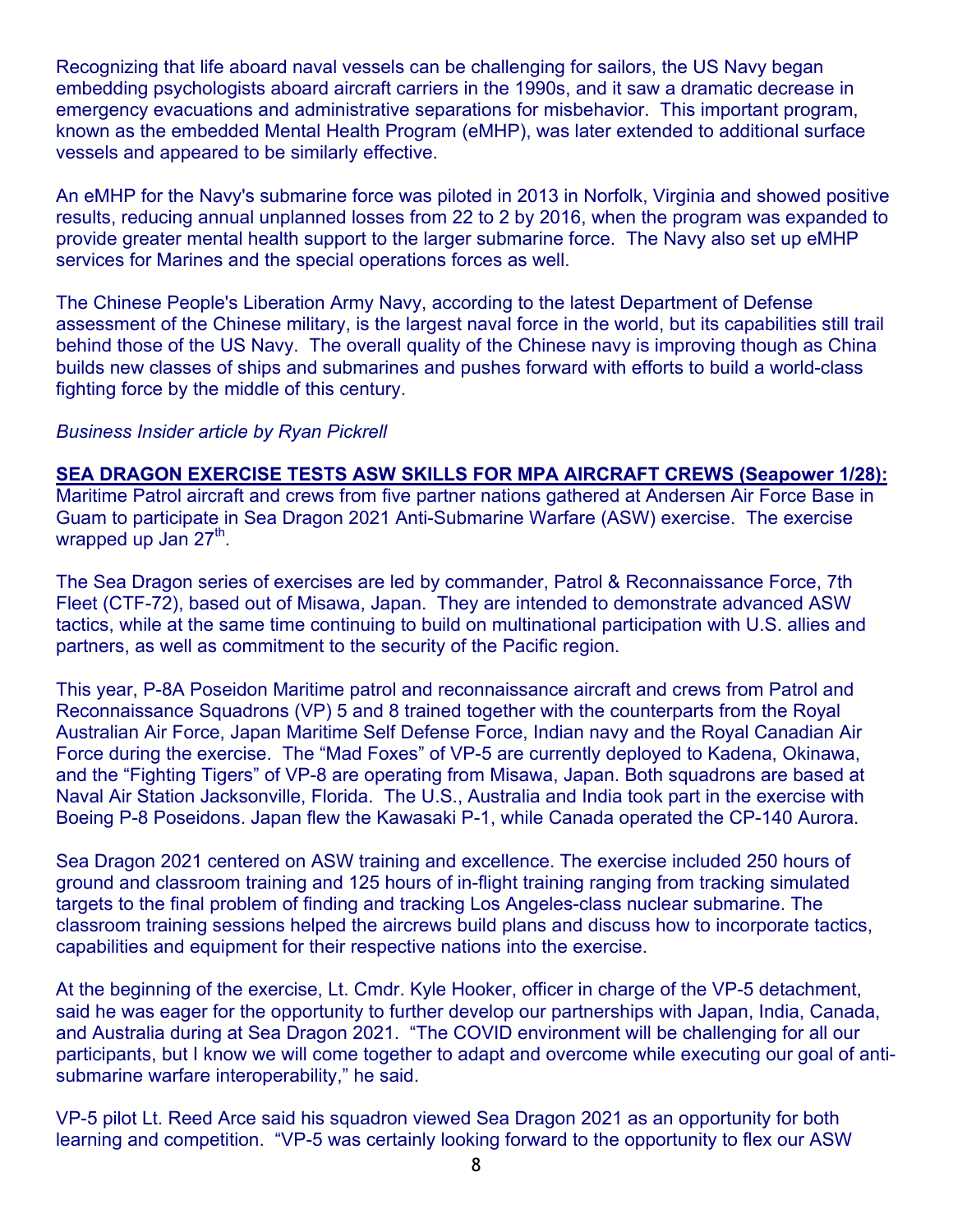muscles and enjoy some friendly competition with our allied partners during Exercise Sea Dragon. We learned so much when comparing tactics between aircrews, and the ability to constantly improve our warfighting skills. We hope to leave Guam with all participants being at their peak performance in prosecuting sub-surface threats anywhere in the world," he said.

VP-8 pilot Lt. Joseph Moralesvargas said Sea Dragon 2021 gave his squadron the chance to coordinate and be on station with other crews and other countries. "The opportunity to speak with other operators and hear their philosophy and insight on ASW has given me new perspective," he said. "I can't think of any other exercise that would give us this chance," he said.

Sea Dragon culminated with live tracking exercises with the nuclear-powered fast attack submarine, USS Providence (SSN-719) acting as the adversary. The Sea Dragon events are graded, and the nation with the highest overall score wins the Dragon Belt award. The belt was awarded to the Royal New Zealand Air Force last year. This year, Royal Canadian Air Force 407 Long Range Patrol Squadron, which operates the CP-140 Aurora, had the highest total point score, and will bring the coveted Dragon Belt home with them to Canadian Forces Base Comox in British Columbia.

The importance of ASW in the Indo-Pacific region cannot be understated, with growing numbers of Chinese, Russian and North Korean submarines. The ability for allies and partners to work together with capable MPA aircraft and crews to successfully conduct ASW is vital to counter this threat.

#### *Seapower article by Edward Lundquist*

#### **IS THE BOEING P-8 POSEIDON TURNING INTO A BOMBER? (National Intrest 1/24):**

Here's What You Need to Remember: U.S. Navy P-8s were part of NATO's response after Russia in October 2019 sortied eight submarines at one time into into the cold waters of the Barents and Norwegian Seas. The U.S. Navy wants to arm its Boeing P-8 Poseidon patrol planes with new antiship missiles plus precision-guided bombs, mines and aerial decoys. If the fleet follows through on the plan, the Navy will acquire its first new bomber aircraft in generations. The last A-6 bombers left the fleet in the late 1990s.

The jet-propelled P-8, which rapidly is replacing older, propeller-driven P-3s in Navy squadrons, already carries anti-submarine torpedoes, Harpoon anti-ship missiles and Standoff Land-Attack Missiles Expanded Response, or SLAM-ERs. But now the Navy wants to add Long-Range Anti-Ship Missiles, Joint Direct Attack Munitions, Small-Diameter Bombs, Mark 62/63/65 mines and Miniature Air-Launched Decoys. The fleet announced the addition in a February 2020 solicitation to industry.

The new weapons greatly would expand the kinds of targets the P-8 can attack. The Poseidon is a modified 737NG airliner with a new wing, military sensors and communications as well as an internal weapons bay and wing pylons for munitions. With its current loadout, the P-8 can strike ships and land targets more than 150 miles away plus submarines at shorter distances. Adding LRASM would extend the Poseidon's striking range to greater than 200 miles for sea targets.

JDAM and SDB, while more limited in range than SLAM-ER is, would give P-8 crews the option of striking coastal installations and supporting ground troops in lightly-defended air space. The addition of an air-launched decoy could improve the P-8's survivability against enemy air-defenses. But adding these new munitions doesn't necessarily alter the P-8's role. The Navy uses its planned fleet of at least 177 Poseidons for maritime patrol, anti-submarine warfare, anti-ship strikes and over-land surveillance using a secretive, underslung radar. The APS-154 Littoral Surveillance Radar System transforms the P-8 into a surface-surveillance platform similar to the U.S. Air Force's E-8 radar plane.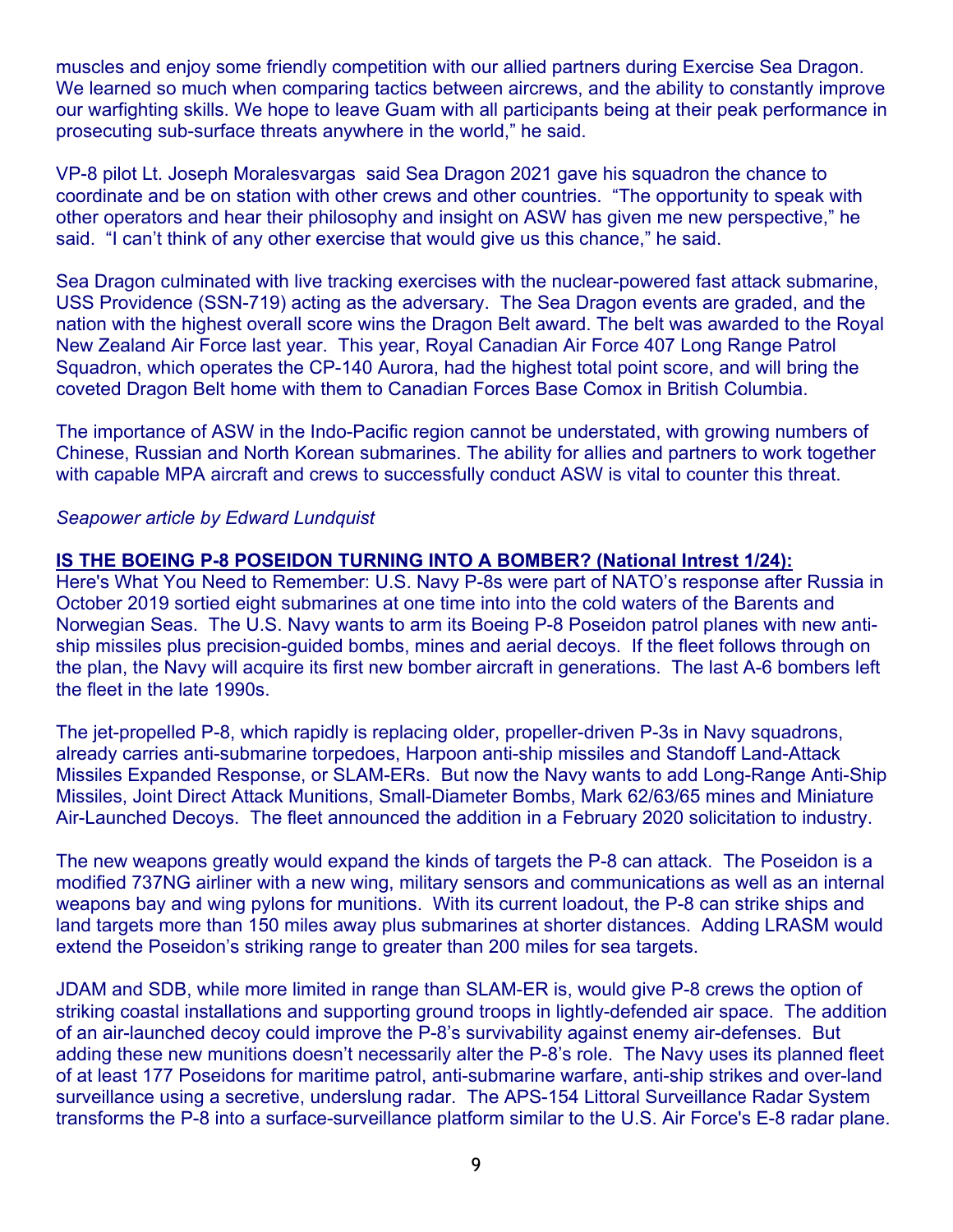U.S. Navy P-8s were part of NATO's response after Russia in October 2019 sortied eight submarines at one time into into the cold waters of the Barents and Norwegian Seas. Between Oct. 25 and Nov. 7, 2019, the NATO planes flew more than 40 missions. Six Norwegian air force P-3s, four U.S. Navy P-8s and a Canadian air force CP-140 flew from Andoya in Norway. At least one additional P-8 flew from Keflavik in Iceland. A French navy Atlantic 2 patroller staged from Prestwick airport in Scotland. Flight-trackers followed the patrol planes as they flew hundreds of miles into the North Atlantic to fly racetrack patterns over the apparent locations of Russian submarines. The patrol planes use their radars, sonar buoys and magnetic detectors to find subs on and below the waves.

The U.S. fleet has not developed tactics for employing the P-8 as a true bomber. Nor is the relatively lightly-built P-8 necessarily suited for hard flying in dangerous environments. In adding new munitions, the Navy could make the P-8 better at what it already does. And in a way, the fleet simply is replacing existing capabilities. The patrol version of the P-3, which has served since the 1960s, is on schedule to leave the fleet in 2023. The Navy over the decades has added a wide range of weapons to the P-3 including torpedoes, anti-ship and land-attack missiles, unguided rockets, cluster bombs and even Maverick anti-tank missiles.

Other countries have planned or completed similar modifications to their maritime patrol planes. The Royal Air Force in the early 2000s weighed adding laser-guided bombs and land-attack cruise missiles to its planned fleet of Nimrod MRA4 patrol planes. But London canceled the Nimrod in 2010, leaving the RAF without a maritime patrol plane until the first of a batch of nine new P-8s arrived in the United Kingdom in 2019. It's unclear whether the RAF plans to add to its Poseidons the same weapons the U.S. Navy wants to add to its own planes. The French navy meanwhile has modified some of its twin-prop Atlantic 2 maritime patrol planes to carry laser-guided bombs.

#### *National Interest article by David Axe*

#### **NEW PODS WILL ALLOW REAPER DRONES TO HUNT SUBMARINES (The Warzone 1/21):**

General Atomics recently announced that it had successfully flight-tested a dispenser pod as part of a broader demonstration of anti-submarine warfare capabilities it is developing for its MQ-9B SeaGuardian drone. In this particular test, the pods were used to release sonobuoys, but the company has said that they will also be able to launch precision-guided munitions, as well as small unmanned aircraft, the latter of which could then potentially operate as an autonomous swarm.

The anti-submarine warfare test took place last November, with an MQ-9A carrying one of the 10-tube dispenser pods and other anti-submarine warfare (ASW) related systems as a surrogate for an MQ-9B SeaGuardian. The demonstration, which was conducted in cooperation with the U.S. Navy, involved the drone flying over that service's expansive test ranges off the coast of Southern California, while transmitting data to a ground operations center hundreds of miles away at the U.S. Army's Yuma Proving Ground in Arizona. "This demonstration is a first for airborne ASW," said GA-ASI President David R. Alexander. "The successful completion of this testing paves the way for future development of more Anti-Submarine Warfare capabilities from our MQ-9s."

During the test, the MQ-9A deployed 10 sonobuoys, in total. These included one AN/SSQ-36B, two AN/SSQ-62F Directional Command Activated Sonobuoy Systems (DICASS), and seven AN/SSQ-53G Directional Frequency Analysis and Recording (DIFAR) buoys. The AN/SSQ-36B is a bathythermograph type that can detect underwater objects by changes in water temperature. The DICASS is equipped with an active sonar, while the DIFAR passively gathers acoustic data. The drone relayed data from the array to personnel on the ground, who were then able to successfully spot and track a Navy Mk 39 Expendable Mobile Anti-Submarine Warfare Training Target (EMATT).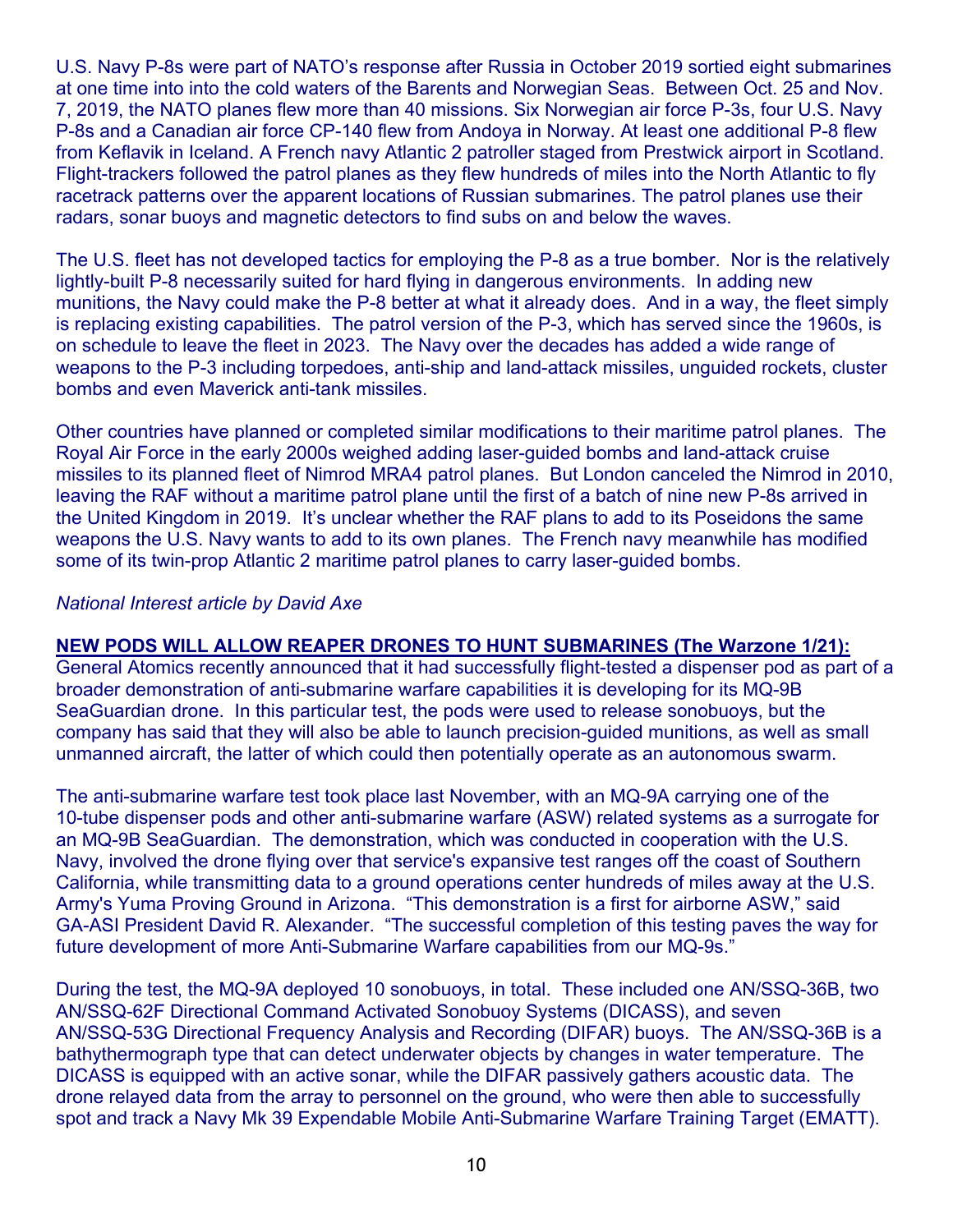The EMATT is a small torpedo-shaped device that simulates the acoustic and other signatures of a full-sized submarine.

Sonobuoys remain a critical part of modern ASW operations, with Russia notably announcing last year that it would equip its submarines with new expendable electronic warfare jammers as a countermeasure. The U.S. Navy, in particular, has been sounding the alarm in recent years about the growing threat posed by Russian, as well as Chinese, submarine fleets. Both countries are steadily increasing the size of their submarine forces, including the addition of more modern designs with various features that make them harder to detect and track underwater.

The clear benefits of MQ-9s, or any other type of drone, equipped to deploy sonobuoys is that this could help ease the burden on manned maritime patrol aircraft, as well as their crews, and provide a lower-cost capacity to rapidly deploy arrays of buoys over a broad area. The cost-per-flight-hour to operate an MQ-9-sized drone is significantly lower than that of the Navy's P-8A Poseidon, for example, as a direct product of the drones requiring fewer resources to operate and maintain.

In the future, a single P-8A working together with unmanned aircraft loaded with sonobuoys could cast a far wider net for enemy submarines in a shorter period of time without a dramatic need for additional manpower and other resources, something that could be particularly valuable in an expeditionary context. This would also turn the Poseidon and its crew effectively into the ASW battle manager on scene. The drones, acting anti-submarine "loyal wingmen" of sorts, could be redirected as necessary. Since sonobuoys have limited battery life, during sustained operations, arrays need to re-seeded from time to time, too. Drones would be able to perform this re-seeding as required, as well, freeing up the manned aircraft to focus more on classifying, tracking, and potentially engaging contacts of interest.

Unmanned aircraft tending to sonobuoy arrays could also potentially do some pre-processing of the data before passing it along to other platforms, such as maritime patrol planes or ships hunting down below. Developments in artificial intelligence and machine learning could help automate the process of detecting and classifying potential threats, helping to weed out false positives or other unwanted information, to reduce the workload on actual human personnel.

The November 2020 test also underscored that other MQ-9 variants beyond the SeaGuardian, and potentially other types of unmanned aircraft, could carry these dispenser pods and operate in the ASW role. This could be of particular interest to the Marine Corps, which has been working to acquire a small fleet of Reapers and other larger drones in the past few years, and is also now looking at how it might be able to contribute to submarine hunting missions in the future. In recent months, the U.S. government has approved a number of export sales of MQ-9Bs to be equipped with ASW packages or that could be fitted with them, including to the United Arab Emirates and Taiwan.

While all of these ASW-related developments are significant, General Atomics has also outlined broader plans for the dispenser pods in the past. Last year, it released an infographic on various existing or in development payloads for the MQ-9 series, including the dispensers, which a Reaper can carry up to four of at once. It mentioned the plans for the November sonobuoy test, but also said that it could be configured to release precision-guided munitions or small drones.

While the exact types of munitions General Atomics might be considering integrating into the pod are unclear, the infographic showed a Dynetics GBU-69/B Small Glide Munition (SGM) and said that dispenser was compatible with the Common Launch Tube (CLT). Various elements of the U.S. military, including Air Force Special Operations Command (AFSOC) and the U.S. Marine Corps, have been employing launchers using CLTs on multiple types of manned and unmanned aircraft. These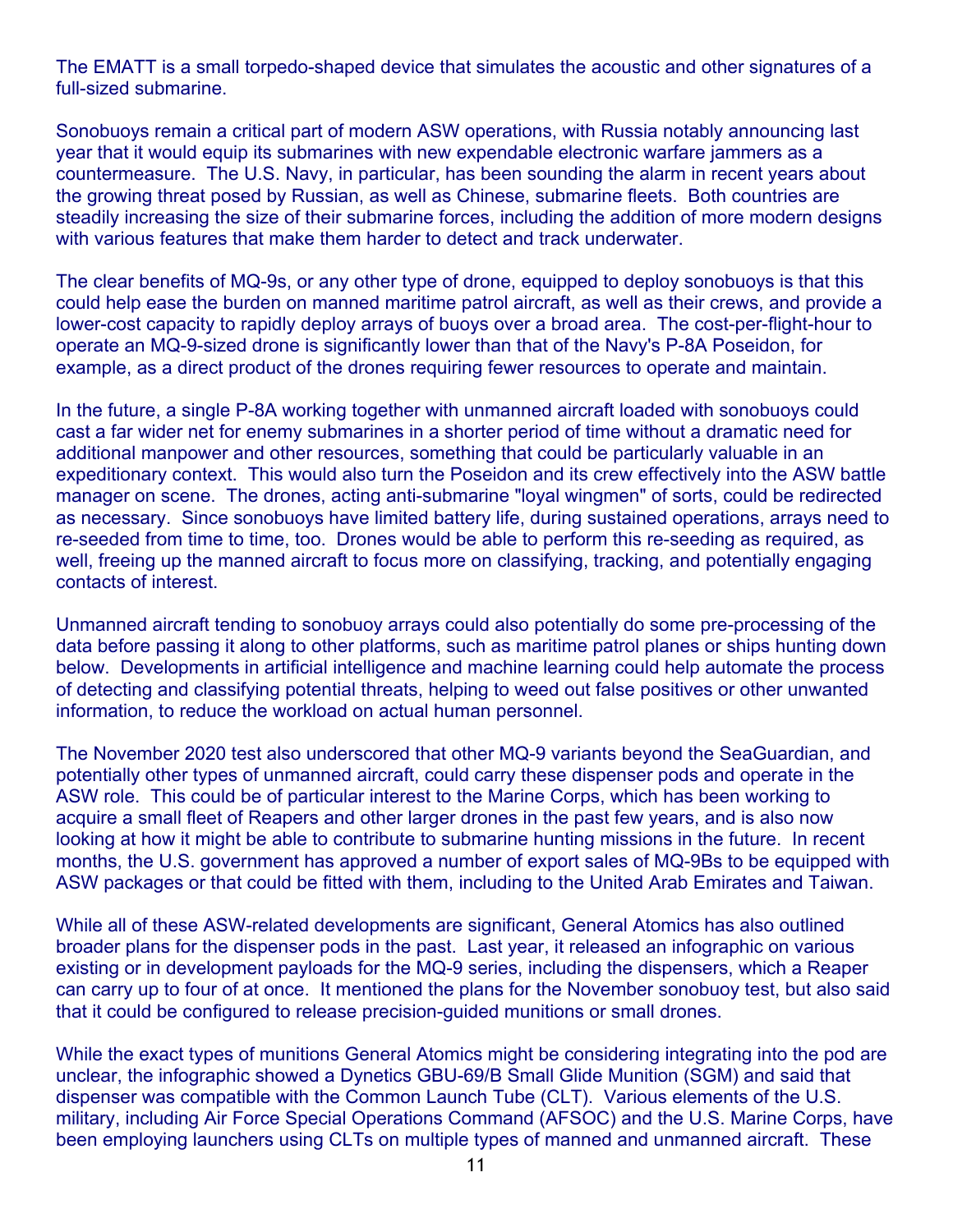include certain AC-130 gunship variants and KC-130 tanker-transports with the Harvest Hawk kit, as well as MQ-9s, for years now. The CLTs themselves can fire various small glide bombs, such as the GBU-44/B Viper Strike and GBU-69/B, as well as diminutive missiles, such as the AGM-176 Griffin.

Interestingly, back in 2018, Northrop Grumman also showed off models of dispensers for the MQ-9, as well as the U.S. Army's MQ-1C Gray Eagle, which were capable of carrying dozens of small precision-guided munitions at once. At the time, we at The War Zone highlighted how such a dispenser could significantly increase the magazine depth of an individual drone, allowing it to either engage more targets in a short period of time or provide more persistent firepower during longerduration armed overwatch or similar missions over a particular part of the battlefield. Launchers using CLTs have been used to deploy small drones from aircraft, as well. These include aerial launches of Raytheon's Coyote, which is also shown on the General Atomics infographic, as well as the Area-I Air-Launched, Tube-Integrated, Unmanned System 600 (ALTIUS 600).

The Army is notably working on acquiring a family of so-called Air Launch Effects (ALE), which it hopes will eventually include small air-launched drones equipped with various sensors and electronic warfare packages. Some ALEs could also be loitering munitions, also known as "suicide drones," capable of carrying out kinetic attacks directly. There are also plans for the various ALE types to be able to operate together as fully-autonomous swarms, which inherently have the capability to confuse and overwhelm enemy defenses, including in maritime enviornments. If it could be adapted to the MQ-1C, one of the platforms the Army wants to integrate the ALEs onto, General Atomics' dispenser pod would certainly seem to be a good fit for the effort. Last year, General Atomics demonstrated the ability of the Gray Eagle to launch an ALTIUS 600 from a CLT under its wing.

Using the pods to launch drone swarms from larger unmanned aircraft flying further away from enemy air defenses could help breathe additional life into the MQ-9, which the Air Force views as increasingly vulnerable, especially in higher-end conflicts. The service, which is now looking for a Reaper replacement, presently dubbed MQ-Next, had sought to stop buying MQ-9s entirely, but Congress has blocked those plans, at least for the time being. This would actually, in many ways, reflect the Army's plans regarding ALE-armed MQ-1Cs, which present the same survivability concerns. A contracting notice the service released last year offered some insight into their planned concepts of operation.

"Army Futures Command (AFC) has identified a future fight in an Integrated Air Defense Systems (IADS)-rich environment where platforms must be survivable, attritable, or expendable to deliver sensing capabilities effectively where 1) the MQ-1C Gray Eagle flies racetrack patterns tangential to the IADS threat, at 80 km [~50 miles] distance, 2a) ALEs deploy from the MQ-1C Gray Eagle as the forward most element of the advanced team in areas of expected enemy contact in order to detect, identity, location and report (DILR) and attack/disrupt/decoy threat assets to initiate disintegration of the IADS," the notice read. A reference is made here to "attritable" platforms, which means designs that are low-cost enough for commanders to employ them in riskier situations that would preclude the use of a more expensive, exquisite assets.

The U.S. military, as a whole, is increasingly interested in swarming technology and has publicly demonstrated numerous developments in that regard in the past few years. These efforts have included additional experiments involving other air-launched drones, including multiple tests of the Perdix miniature unmanned aircraft deployed from flare launchers on U.S. Air Force F-16 Vipers and from underwing dispenser pods on U.S. Navy F/A-18 Hornets between 2014 and 2016. General Atomics has, of course, also been working on its own larger air-launched and air-recoverable drone, Sparrowhawk, with pictures showing a prototype underneath the wing of a Reaper.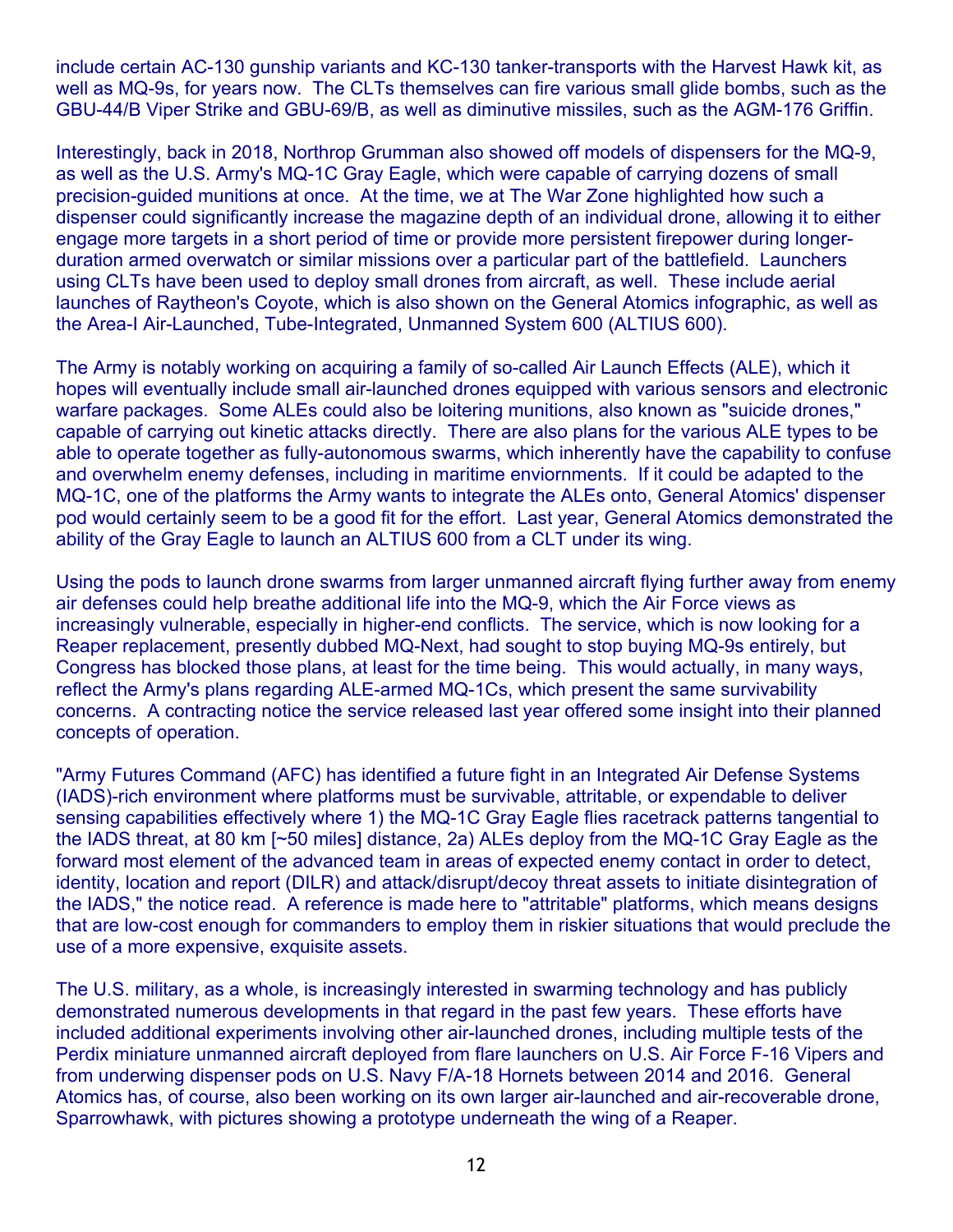All told, these new dispensers for the MQ-9 look set to help enable the drone to take on all-new submarine-hunting missions. At the same time, the pods open the doors to significantly expanding the firepower of the Reaper, as well as potentially other drones, and help transform it into a platform able to send drone swarms heading into enemy territory.

#### *The Warzone article by Joseph Trevethick*

#### **COULD PROTECTOR AUGMENT POSEIDON? (UK Defense Journal 1/19):**

A recent announcement from the builders of Protector, General Atomics, signals their continued effort to push the aircraft as a viable, long endurance maritime patrol platform. Protector is the British variant of the MQ-9B SkyGuardian and the UK intends to purchase 16 examples of the UAV to replace the RAF's current fleet of MQ-9A Reapers. Protector is the world's first certified Remotely Piloted Air System, enabling it to fly in busy, unsegregated airspace, including civilian airspace, thanks to its 'sense and avoid' technology.

The P-8 Poseidon, developed by Boeing, is designed to conduct anti-submarine warfare, anti-surface warfare, and shipping interdiction, along with an electronic signals intelligence role. This involves carrying torpedoes, anti-ship missiles and other weapons. It's one of the most capable maritime patrol aircraft ever to fly. The problem for the UK, according to a number of people, is that the UK order of nine aircraft just simply "isn't enough".

Back in 2018, we reported that many believe that number of P-8A Poseidon aircraft being purchased is "too low to fulfil the range of tasks under its responsibility". The Defence Committee advised in 2018 that it had received detailed written evidence from former RAF officers with extensive experience of ASW operations who argue that "the intended aircraft and crew provision for the MPA force is too low to fulfil the range of tasks under its responsibility." Their report on the procurement stated "Unrealistic assumptions have been made about the ability of NATO allies to contribute to MPA provision and that at least 16 aircraft and a higher crewing requirement is needed to attain the necessary coverage."

More numerous, cheaper aircraft able to augment the nine Poseidon aircraft seems like a no-brainer, surely? What makes the two types similar enough for this to be an option? Very little at first glance but recent news from Leonardo that General Atomics is working with Leonardo to integrate the Leonardo Seaspray 7500E V2 radar into the centerline radar pod of the MQ-9B makes it a more viable maritime patrol platform.

Leonardo published the following yesterday: "GA-ASI's MQ-9B is revolutionizing the long-endurance RPAS market by providing all-weather capability and compliance with STANAG-4671 (NATO airworthiness standard for Unmanned Aircraft Systems). These features, along with an operationally proven collision-avoidance radar, enables flexible operations in civil airspace. SeaGuardian has a multi-mode maritime surface-search radar with Inverse Synthetic Aperture Radar (ISAR) imaging mode, an Automatic Identification System (AIS) receiver, and a High-Definition – Full-Motion Video sensor equipped with optical and infrared cameras. This sensor suite, augmented by automatic track correlation and anomaly-detection algorithms, enables real-time detection and identification of surface vessels over thousands of square nautical miles. The Seaspray 7500E V2 radar is well-suited to the SeaGuardian mission set, using Active Electronically Scanned Array (AESA) technology to detect, track and classify hundreds of maritime contacts."

Their release also adds: "The Seaspray greatly enhances the capabilities of the MQ-9B and builds on the already close working partnership between GA-ASI and Leonardo. Earlier this year GA-ASI announced the completion of initial integration work of Leonardo's SAGE electronic surveillance unit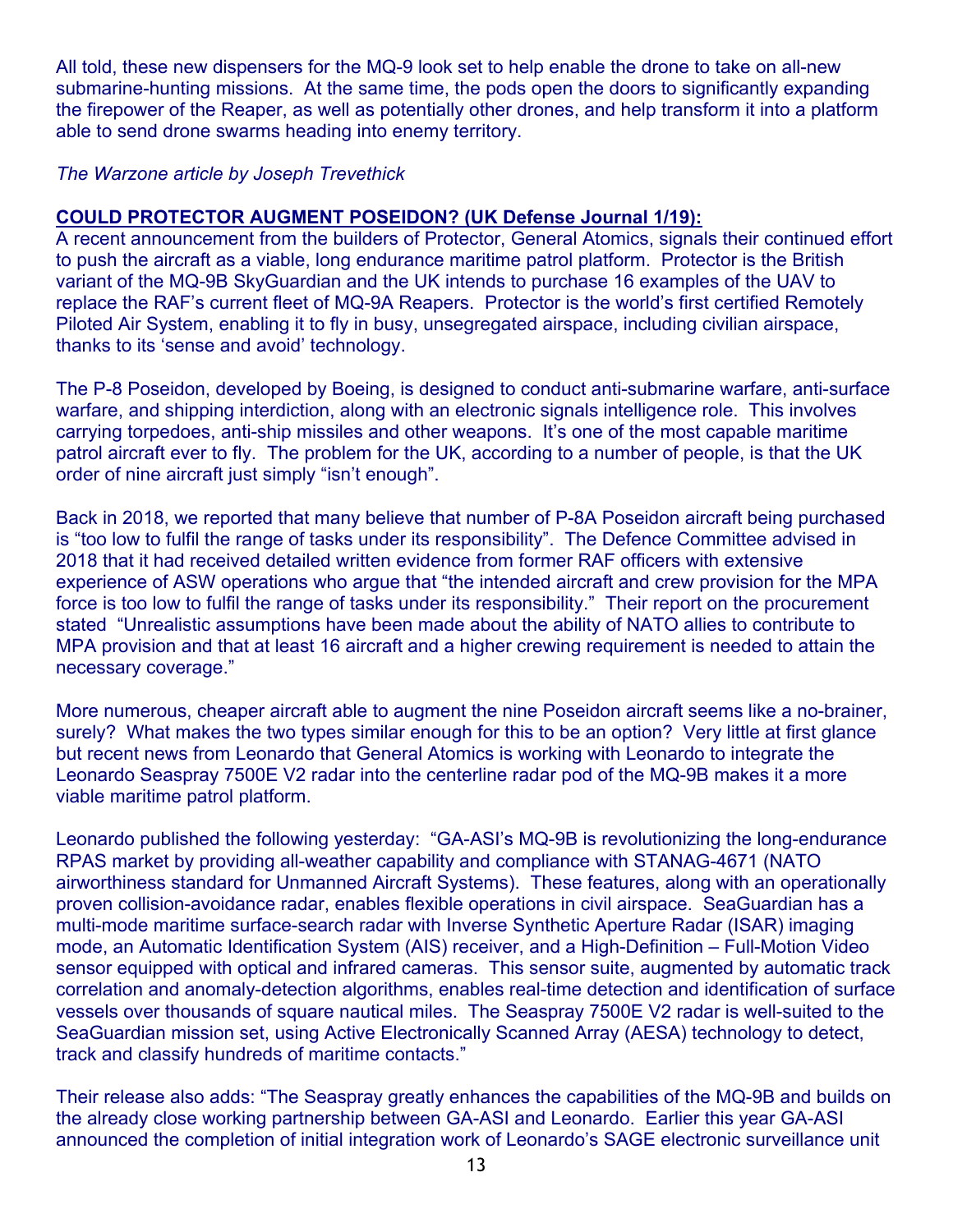onto the SeaGuardian, equipping the aircraft with the ability to gather intelligence information on maritime and land-based radar emitters over a wide area."

General Atomics also say that, during trials, the MQ-9 also demonstrated the operation of a multi-mode, maritime surface-search radar, and High-Definition/Full-Motion Video Optical and Infrared sensor. "This sensor suite enables real-time detection and identification of large and small surface vessels in all-weather at long ranges, 360 degrees around the aircraft."

Would this be a good idea? It certainly isn't a new idea, back in July last year, General Atomics were pushing the MQ-9B in a maritime patrol role in Japan, touting its 35 hour endurance as being ideal for maritime patrol. Additionally, General Atomics demonstrated the capabilities of the MQ-9B in December last year to European nations.

Would it be a good idea for the UK, though? Andy Netherwood, a veteran of 26 years service in the Royal Air Force with operational tours flying the C-130 and C-17 as well as staff tours in Strategy, Policy & Plans, Capability Development and on the Directing Staff at the UK Defence Academy, thinks it would be a good idea: "MQ-9B SeaGuardian will be equipped with Leonardo's Seaspray radar capable of detecting, tracking & classifying hundreds of maritime contacts. MQ-9B Protector enters service with the RAF in 2024; this seems like a sensible option to augment Poseidon. It can be fitted with sonobuoy dispensers and also process data from sonobuoys dropped by other aircraft. Brimstone will be integrated on UK Protector & GA has talked about a lightweight torpedo for subs."

Will it happen? Hold on, let me just get next weeks lottery numbers for you. Joking aside, we can only wait and see if the UK plans to adopt this capability.

#### *UK Defense Journal article by George Allison*

#### **US NAVY TESTS HUNTING SUBS WITH AN AERIAL DRONE (Defense News 1/18):**

The U.S. Navy and General Atomics in November used sonobuoys dropped from an MQ-9A Block V Reaper to track a simulated submarine target on a U.S. Navy Pacific test range, in what the contractor says is the first time an aerial drone has deployed a self-contained anti-submarine warfare system. The Reaper deployed a mix of 10 sonobuoys – deployed to measure water conditions and monitor for targets – then received and transmitted the data in real time to a monitoring station at Laguna Flight Operations Facility located at Yuma Proving Ground in Arizona.

The test was part of the development of the MQ-9B SeaGuardian drone, which is part of a research and development project in conjunction with the Navy's Naval Air Systems Command. If the Navy can make this concept of operations work, it has the potential to significantly lower the cost of submarine hunting and free up larger, more expensive manned sub-hunting platforms such as the P-8A Poseidon, to act as a command-and-control platform. The Reaper managed to acquire and track an expendable anti-submarine warfare training target for three hours using the General Dynamics UYS-505 acoustic processing software.

According to a General Atomics readout of the test, the MQ-9B SeaGuardian will have four wing stations available to carry up to four sonobuoy dispenser system pods, packing up to 40 'A' size or 80 'G' size sonobuoys. "This demonstration is a first for airborne ASW. The successful completion of this testing paves the way for future development of more Anti-Submarine Warfare capabilities from our MQ-9s," said General Atomics Aeronautical Systems President David Alexander in a statement. "We look forward to continuing collaboration with the U.S. Navy as they explore innovative options for distributed maritime operations in the undersea domain."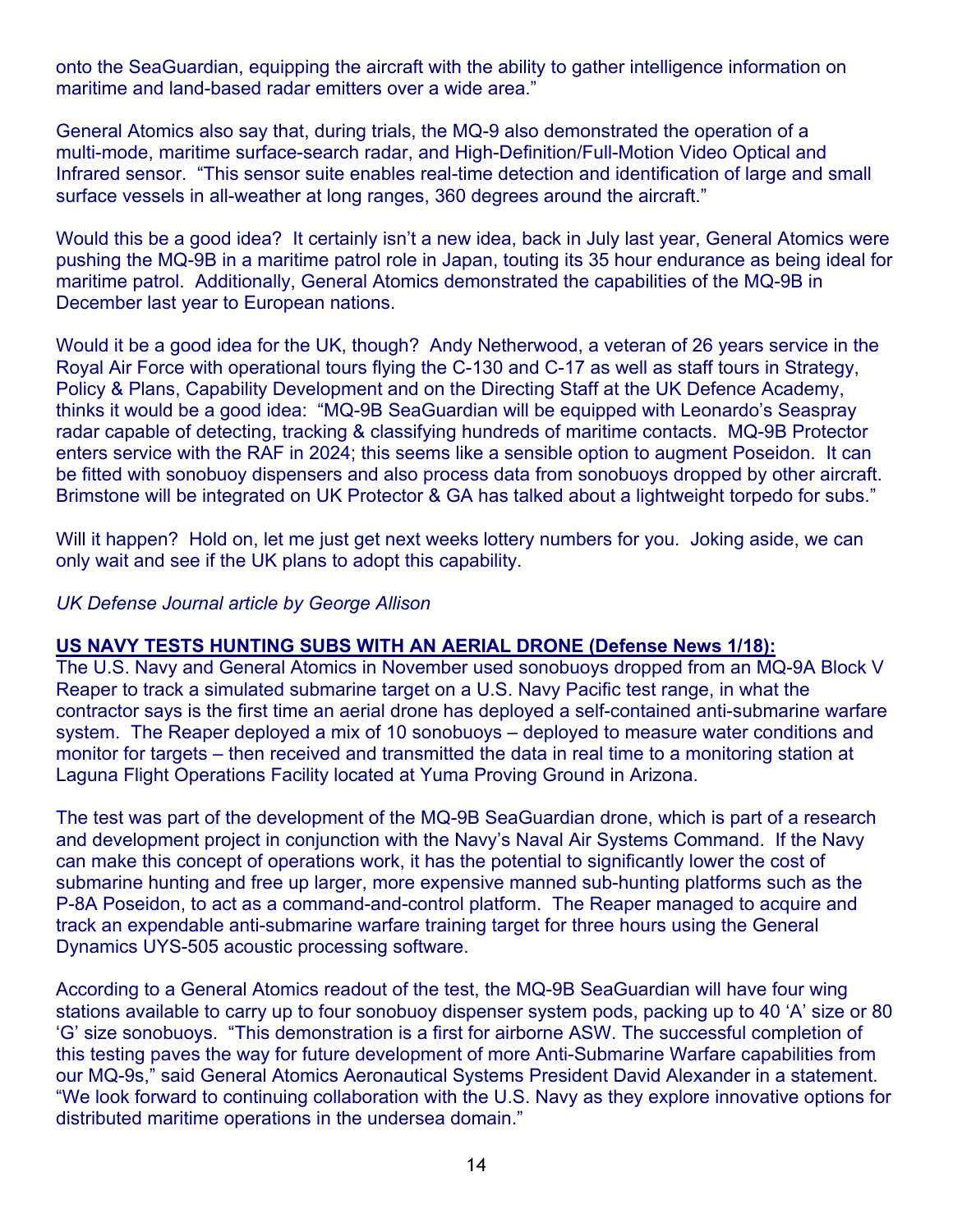Doing airborne anti-submarine warfare is an all-around cheaper way to do ASW than with multiple P-8As, which cost much more per flight hour, said Bryan Clark, a retired submarine officer and senior fellow at Hudson Institute who co-authored a recent ASW study that looked at this concept. "What it does is it allows now the P-8 doesn't have to be the only thing that delivers the sonobuoys," Clark said. "So the P-8 can start to step back to be more of a [command and control] platform, it doesn't have to service all sonobuoy fields.

"Right now what has happened is a P-8 goes out, drops all the sonobuoys and hangs around burning flight hours while it monitors the sonobuoy field. And of course, you've got to have multiple P-8s to be able to cover the area. Whereas with this idea, you could have MQ-9s doing the deploying and the servicing of the sonobuoy field at a much lower flight hour cost."

The limitation is P-8As have a much larger capacity for sonobuoys, which over large areas means they'll still be important, Clark said. But with the support of drones able to receive and process data, you won't need to risk as many P-8As to service the sonobuoy field, making the whole operation cheaper. "It really breaks the cost structure of the current ASW concept of operations," he said.

#### *Defense News article by David Larter*

### **BAE TAPPED TO DEMONSTRATE P-8 COUNTERMEASURE SYSTEM (Seapower 1/5):**

BAE Systems will be demonstrating for the U.S. Navy this spring a podded radio frequency countermeasures (RFCM) self-protection system on the service's P-8A Poseidon maritime patrol reconnaissance aircraft, the company said. BAE Systems has received a \$4 million contract from the Navy to conduct a quick-turnaround demonstration of a new RFCM system for the P-8A, the company said in a Jan. 5 release.

The RFCM is designed to jam or decoy missiles guided by RF energy, including radar-guided surface-to-air missiles and some air-to-air missiles. A maritime patrol reconnaissance aircraft is more likely to face these threats while operating against a near-peer competitor than in the more benign environment of the past three decades.

"The P-8 is now considered a high-value asset with these emerging threats from hostile countries," said Donald Davidson, director of the Advanced Compact Electronic Warfare Solutions product line at BAE Systems, in a Jan. 5 interview with Seapower. "The Navy was interested in an ability to rapidly prototype and demonstrate an RF counter-measures system for the platform." Davidson said the Navy desired a system housed in a pod similar in its outer mold lines to a Harpoon missile that could be mounted on the aircraft's existing wing stations.

The lightweight, high-power RFCM system pod will include some components that have been proven in the ALQ-214 electronic countermeasures system installed on the F/A-18E/F Super Hornet strike fighter, including a high-powered electronics frequency converter, a launch controller, and expendable ALE-55 fiber-optic towed decoys. The RFCM pod for the P-8A will include a component called the MDX, a small form factor jammer which is about half the size of a loaf of bread and integrated with the decoy, Davidson said.

The RFCM system will be demonstrated in the spring of 2021, Davidson said, "and if the demonstration proved effective, then [the Navy] would look to move to a more formal EMD [Engineering and Manufacturing Development]/production program to get it fielded as soon as possible." He said that a successful demonstration would "lead to opportunities for additional funding" as the Navy develops its program budget in the 2022-2023 time frame.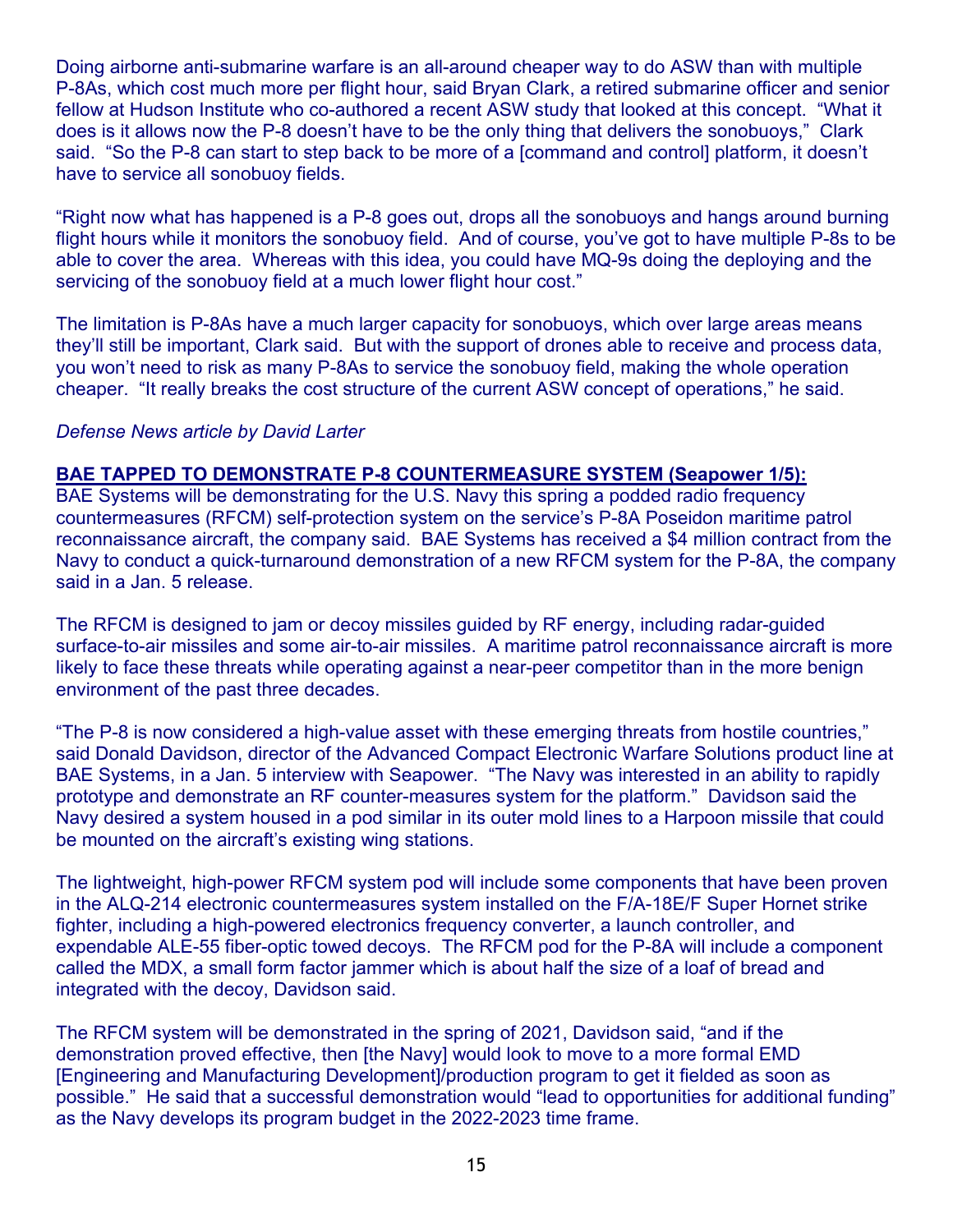"The ability to meet this unprecedented response time underscores our agility, focus on meeting customer needs, and our ultimate goal of protecting our warfighters," Davidson said in the BAE release. "A process that used to take 18 to 24 months has been scaled to five or six months, which is remarkable, as is deploying this new self-protection capability.

BAE Systems said the "rapid response is the result of collaboration among small focus teams who developed an innovative approach to the design and fabrication of the system's mechanical parts. As a result, BAE Systems will design, build, integrate, and ship the RFCM system in approximately five months, followed by two months of flight testing on the P-8A Poseidon platform." Work on the RFCM contract will be performed at the company's facility in Nashua, New Hampshire, the release said.

#### *Seapower article by Richard Burgess*

**USCG WON'T "CLOSE THE DOOR" ON HUNTING SUBS AGAIN (Business Insider 12/08):** The US Navy is scrambling to adjust to what it sees as growing threats posed by the Russian and Chinese navies, particularly their submarine fleets, which are getting larger and more effective. The US Coast Guard, which hunted subs during World War II, doesn't have plans to help keep an eye on those subs, but its top officer isn't ruling it out either.

Asked at a Navy League event on December 1 about the service's requirements to conduct ASW, Commandant Adm. Karl Schultz said "you have to turn the clock back" to an era when the Coast Guard was fully equipped for that mission. "The predecessors to the national security cutters, the 378-foot high-endurance cutters, [the] Hamilton class, we had sonar capability, and we had sonar techs," Schultz said, referring to a class of cutters that arrived in the 1960s that also carried torpedoes and other weaponry. "We're not building any capabilities, installing any capabilities on our ships today that would put us back in that mission," Schultz said. "We've ceded that to the Navy."

The Coast Guard already faces "unprecedented" demands, Schultz said, referring to the service's 11 official missions, ranging from patrolling inland waterways to high-seas drug busts. But the Coast Guard chief didn't rule out helping counter underwater threats in the future. "If there was a requirement that was at the joint Coast Guard-Navy-[Department of Defense] level that said, 'Hey, there's an urgent need to bring that capability back in Coast Guard,' I'm not saying we couldn't revisit that," Schultz said. "I'm not so sure I see an immediate return to that mission space here, but again, I don't close the door on anything since we live in an increasingly complicated world ... and requirements change," Schultz added.

Coast Guard crews guided hundreds of ships through submarine-infested waters during World War I. During World War II, its aircraft and ships, led by the Treasury-class cutters, hunted subs on the East and West coasts and escorted convoys across the Atlantic. The Treasury class was replaced by the Hamilton class, the 12 ships of which could perform scientific and law-enforcement missions but were also equipped to find, track, and destroy submarines. The first Hamilton-class cutter arrived in 1965 and only two remain in US service. A modernization program in the late 1980s outfitted Hamilton-class ships with better sensors and weapons, including upgraded torpedoes and new Harpoon anti-ship missiles, in addition to their helicopters. But the end of the Cold War lowered concern about undersea warfare, and those sensors and weaponry were removed.

That perception is changing, and the military is responding to what it sees as a growing submarine threat. Navy Secretary Kenneth Braithwaite's announcement this month that Virginia-based Fleet Forces Command would become US Atlantic Command underscores the shift. "We will refocus our naval forces in this important region on their original mission: controlling the maritime approaches to the United States and to those of our allies," Braithwaite told lawmakers. "The Atlantic Fleet will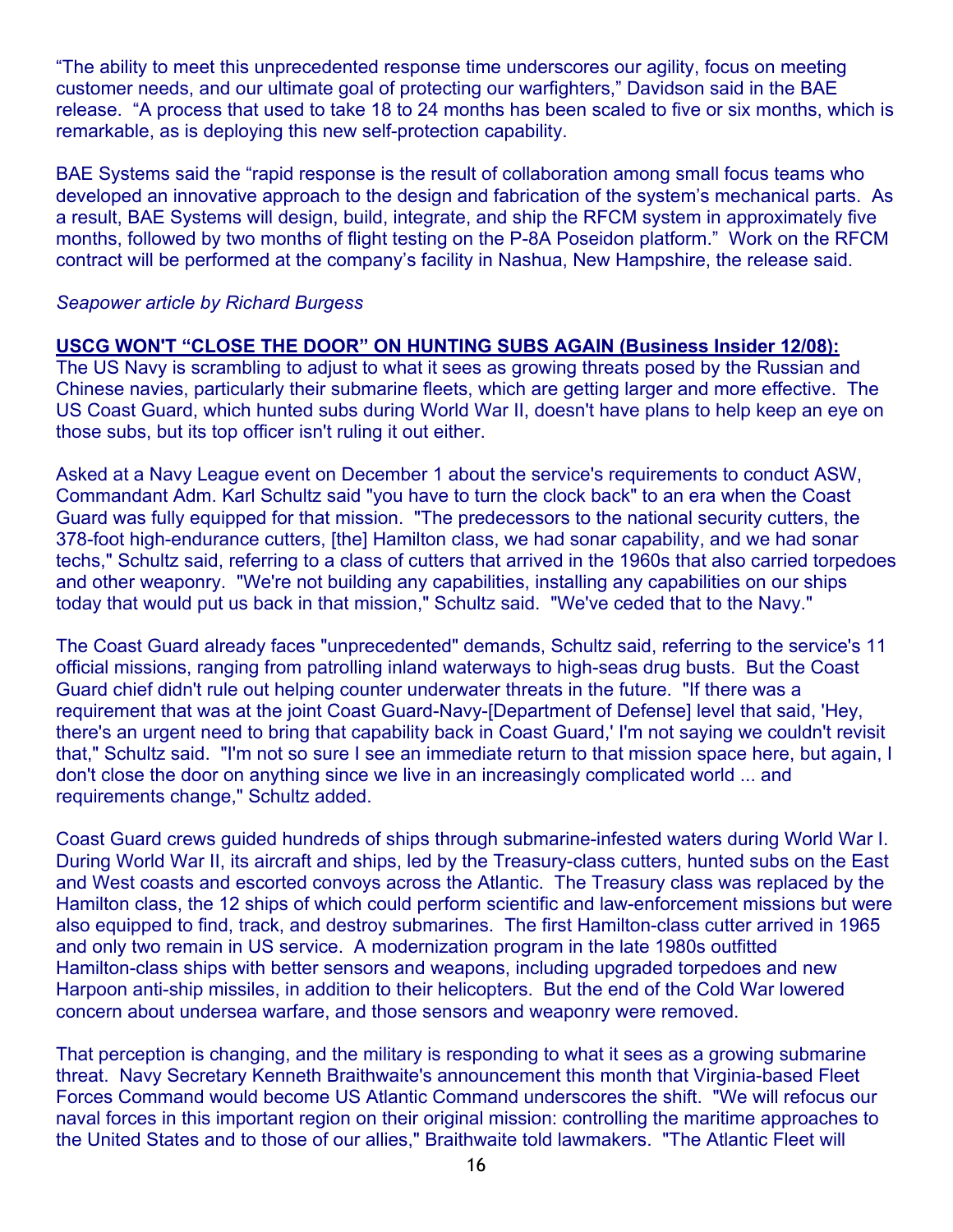confront the re-assertive Russian navy, which has been deploying closer and closer to our East Coast, with a tailored maritime presence, capability, and lethality."

Observers have already called for Coast Guard cutters to take a larger role as surface combatants to bolster the Navy, arguing that capabilities the Coast Guard has for missions like catching narco-subs can be adapted for military operations. "The US Coast Guard and Navy should move jointly and decisively to arm, train and equip the major cutter fleet so that it can perform a useful set of defense and expeditionary missions," Cmdr. Gregory Tozzi, a US Coast Guard cutterman, wrote in 2017, arguing that doing so was "a reasonable response to threats posed by increasingly capable, bold and bellicose competitors."

Schultz and other officials have also said new Coast Guard ships will be able to adapt for future missions. "We're putting in what we call space, weight, and power to be able to plug and play for all kinds of mission support," Shannon Jenkins, senior Arctic advisor at the Coast Guard's Office of Arctic Policy, said at an event in August when asked about arming icebreakers. "It certainly will have the capacity and the abilities to add in whatever we need to execute our national missions, not just Coast Guard missions."

#### *Business Insider article by Christopher Woody*

#### **4TH FLEET PATROL AIRCRAFT AIDS IN SUCCESSFUL SAR OPERATION (USN 12/04):**

Crewmembers assigned to the "Golden Eagles" of Patrol Squadron 9 assisted in rescuing 18 mariners in distress on December 4<sup>th</sup>. U.S. Coast Guard District 11 received an alert from an emergency position-indicating radio beacon from an unknown vessel north of the Galapagos Islands and a P-8A Poseidon aircraft from VP-9 was dispatched to aid in the Search and Rescue effort.

Upon receiving the request for aerial support, the aircrew launched from El Salvador and proceeded to the last known beacon location. The crew located the capsized vessel with an inflatable life raft in tow. The crew was able to vector in a nearby tanker, the Hai Soon 26, via VHF radio, who was willing to render assistance to the distressed mariners. The P-8A remained on station until the Hai Soon 26 arrived and the 18 mariners were safely transferred aboard the tanker.

"We were extremely happy to have contributed to the success of this rescue mission," said Lt. Cmdr. Brandon Collins, Mission Commander. "Knowing we played an integral role in returning 18 men to their families after an unfortunate day at sea is one of the most rewarding aspects of the work we do here in 4th Fleet."

U.S. and coalition forces have a long-standing tradition of helping mariners in distress by providing medical assistance, engineering assistance and search and rescue efforts. The "Golden Eagles," stationed in Whidbey Island, Washington, are currently deployed to Command Security Location (CSL), Comalapa, El Salvador, conducting Maritime Patrol and Reconnaissance missions and supporting enhanced counter narcotics operations in the U.S. 4th Fleet area of operations.

U.S. Naval Forces Southern Command/U.S. 4th Fleet supports U.S. Southern Command's joint and combined military operations by employing maritime forces in cooperative maritime security operations to maintain access, enhance interoperability, and build enduring partnerships in order to enhance regional security and promote peace, stability and prosperity in the Caribbean, Central and South American region.

#### *US Navy Press Release*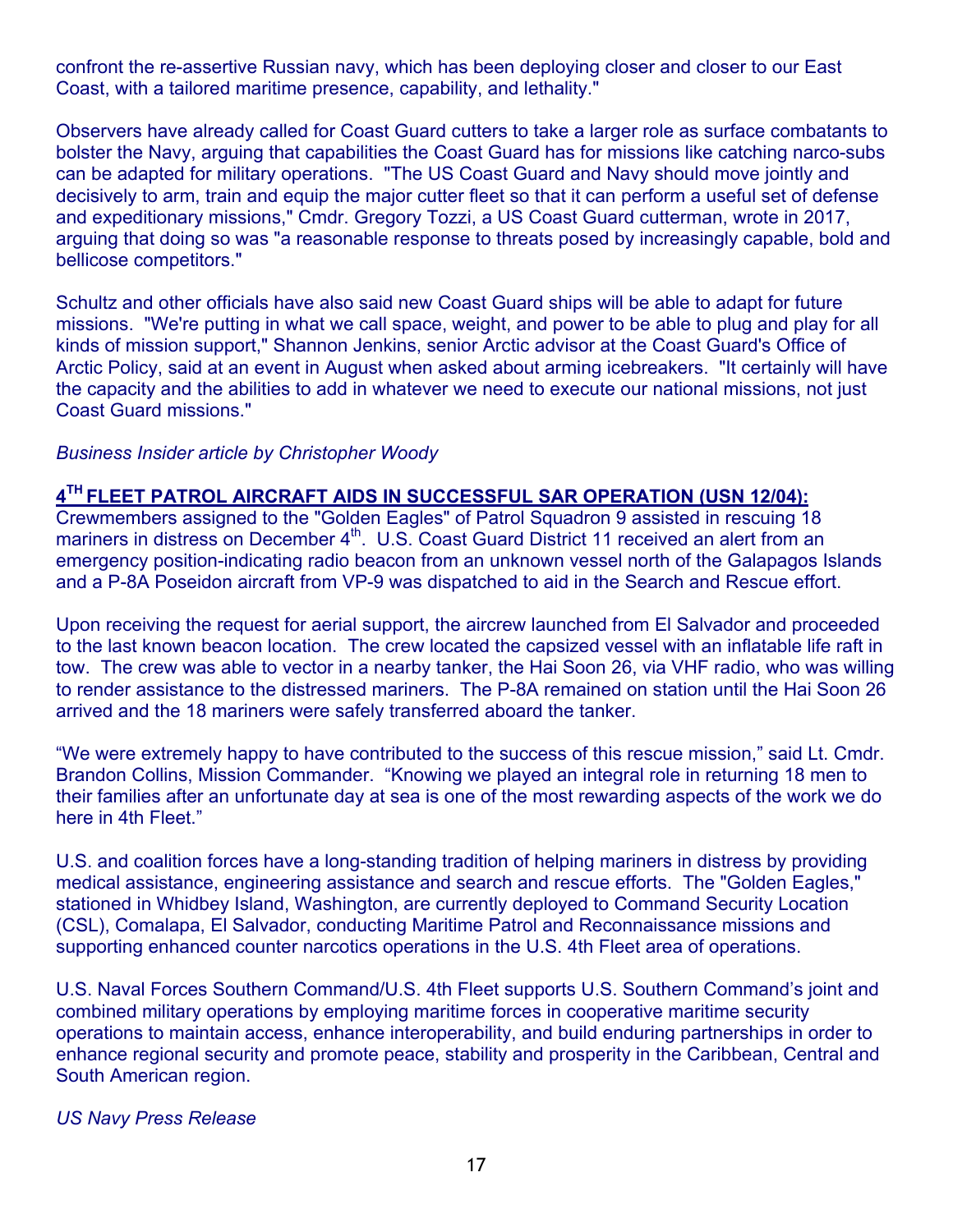# **HOW A US NAVY SUB CHASER FOUND TWO MISSING MARINERS (Popular Mechanics 12/03):**

A U.S. Navy P-8 Poseidon maritime patrol aircraft found a pair of missing mariners on Monday. The two men had failed to come home on time after a fishing trip, sparking a rescue effort that involved the Japan-based P-8 aircraft. The aircraft, designed to stay aloft for hours to detect enemy submarines, is turning out to be particularly good at rescuing people who have gone astray.

The incident took place in the central Pacific Ocean in the Northern Mariana Islands. The mariners had departed the island of Saipan on a 21-foot fishing vessel on the morning of November 26. The men were declared overdue when they failed to return on schedule. A U.S. Navy P-8 Poseidon operating from Kadena Air Base on the island of Okinawa was dispatched to assist with the search.

According to the Guam Daily Post, the P-8 located the boat and crew on the second leg of a search pattern 128 miles west of the island of Tinian in the Philippine Sea. The Poseidon kept watch over the boat and crew until the Coast Guard Cutter Myrtle Hazard was able to reach them.

This isn't the first time a Poseidon has rescued wayward mariners. In 2016, a P-8 located three men shipwrecked on Fanadik Island, approximately 300 miles south of Tinian. The three men had been stranded for three days and had made the words "HELP" out of palm fronds. And in 2018, a Poseidon located fishermen who had been adrift at sea for 8 days. The aircraft deployed an air-droppable UNIPAC II survival kit—with food, water, and communications for up to 16 people—to the fishermen.

*Popular Mechanics article by Kyle Mizokami* 



# **RECOMMENDED READING:**

"Looking Back at the Cold War" by former Navy P-3 patrol plane commander Don Stanton (ISBN 978-1595946232) is a compilation of essays about the Cold War written by thirty veterans. There's quite a bit of interesting information in this book. For example, I'll bet you didn't know that the Strategic Air Command's alert posture was directly affected by the Navy's ASW patrol planes between the 1950s and the end of the Cold War in 1992. SAC "alert crews" were positioned closer to or further from their bombers, and in some cases required to sit in them, depending upon how far out from the US coasts Navy P-2s and P-3s reported Soviet SSBNs. The closer the subs were, the less time it would take for one of their missiles to hit the SAC bomber bases, and therefore the crews had less time to get their aircraft off the ground. As far as I know this book is only available from www.amazon.com. It is very good. Check it out!

#### **ON THE INTERNET:**

The Navy History and Heritage Command has produced a very interesting web series called "The History Galley" that covers some of the most popular menu items served to naval personnel by the galleys on shore bases and ships. Each episode, which lasts for only ten minutes or so, covers how to prepare some kind of food item drawn from the Navy's 1945 recipe book. There are 38 episodes in all. To check them out, go to www.youtube.com and do a keyword search on "The History Galley".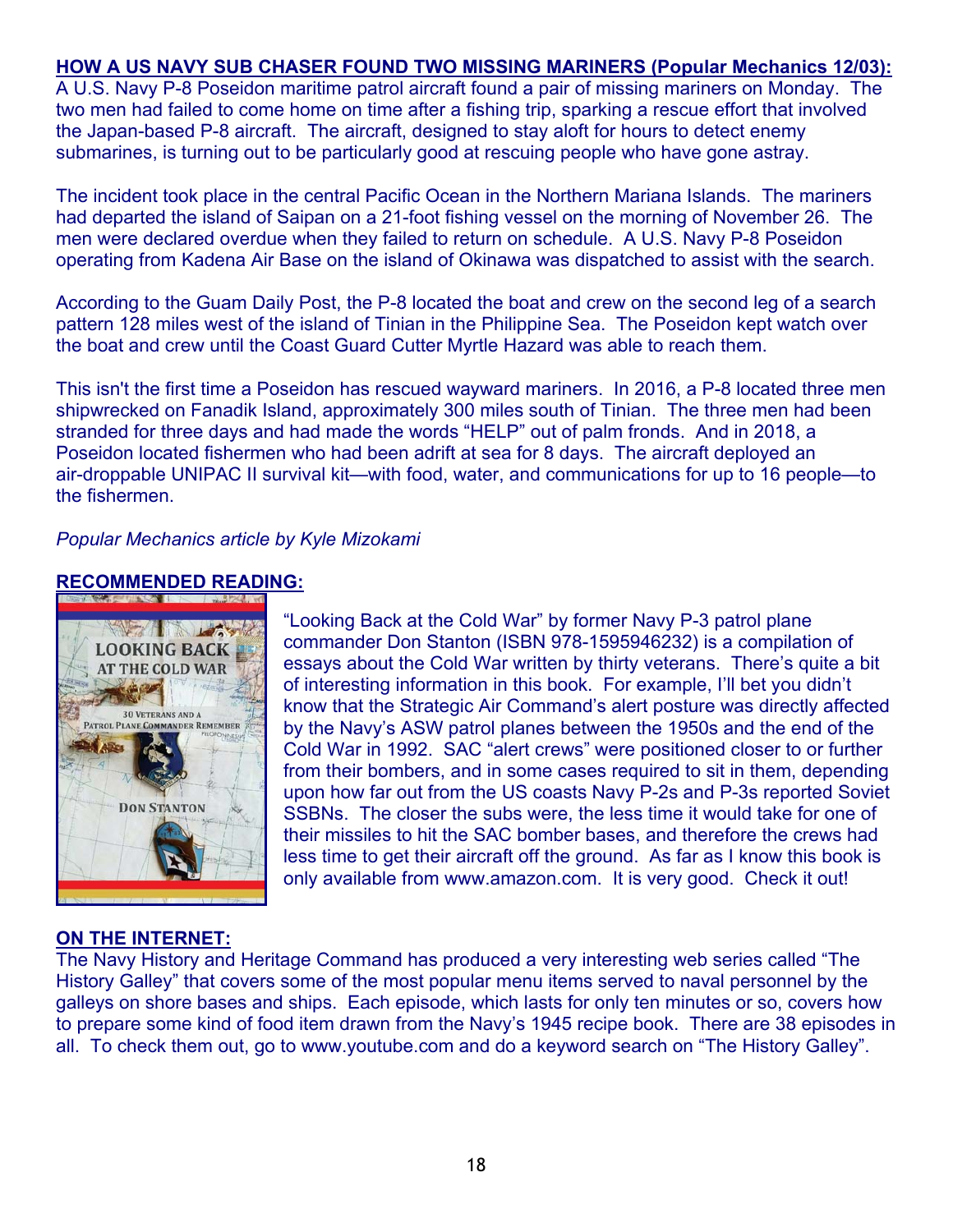# **PARTING SHOTS:**



*ABOVE: VP-92's CAC3 posed at NAS South Weymouth in the 1990s. BELOW: VP-92 personnel relaxing at NAS South Weymouth's enlisted club, the "Nor Easter Club", sometime in the late 1970s.*